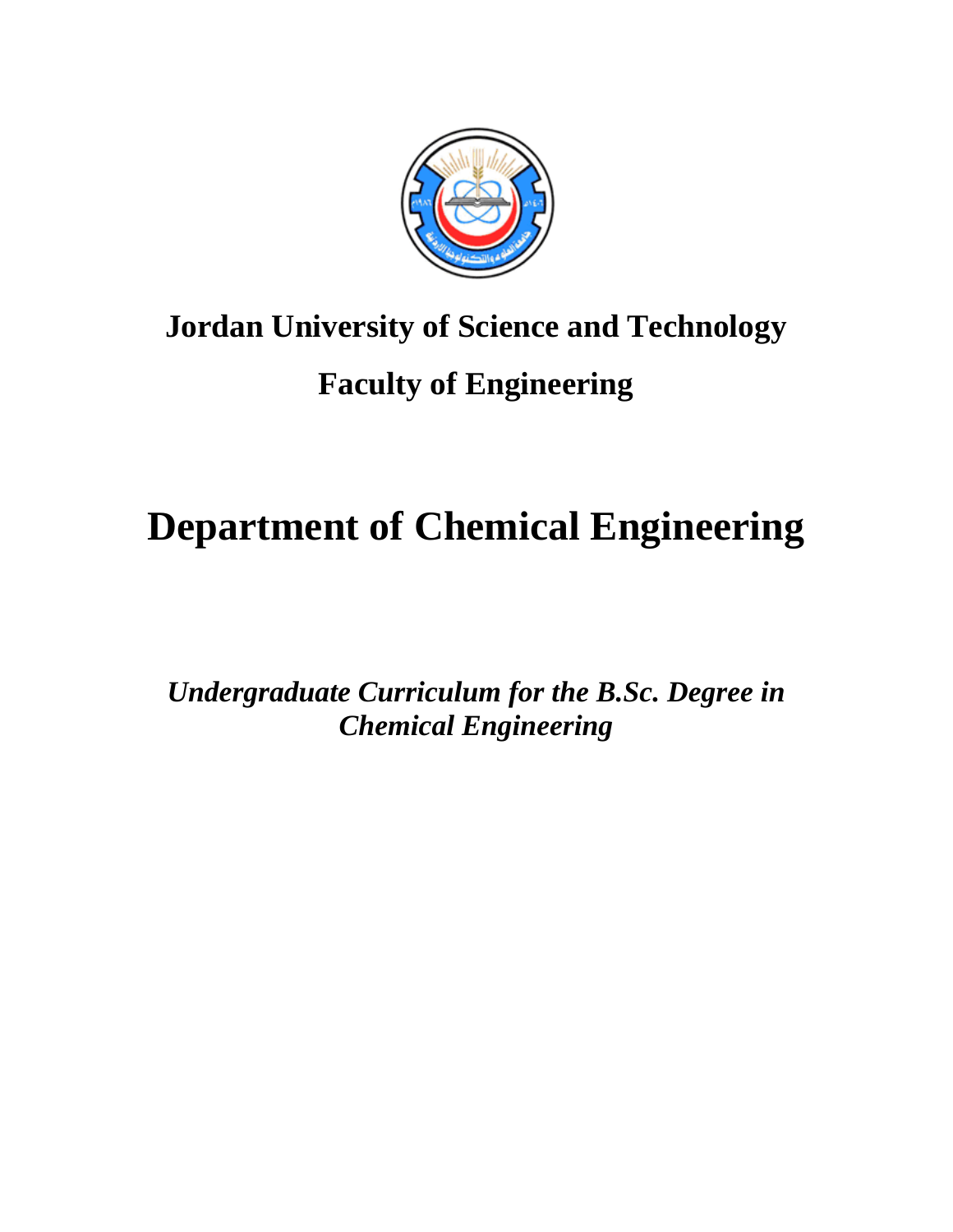#### **Vision**

To stay ahead in chemical engineering education quality and research

#### **Mission**

To Provide students with a high caliber education in the chemical engineering field through a well coordinated, dynamic and practical program with an up-to-date content, professional skills, knowledge, and quality research. The acquired knowledge covers chemical engineering fundamentals and exposure to emerging technologies that prepare graduates for a challenging career in chemical engineering and to be pioneers contributing to the comprehensive sustainable national development plans.

#### **Department Objectives**

The educational objectives of the Chemical Engineering Program at JUST are to produce graduates who:

- 1. Have a strong foundation of scientific and technical knowledge and are equipped with problem solving, critical-thinking, teamwork, and communication skills that will serve them throughout their future careers.
- 2. Are prepared for entry into careers in chemical engineering in the various areas including, but not limited to, petrochemical, petroleum refining, biochemical, pharmaceutical, water treatment, desalination, environmental pollution control, mineral processing, advanced materials, and food technologies.
- 3. Are committed to integrate ethical and social codes, environmental regulations, and safety issues into their professional careers.
- 4. Have the capability to effectively exercise leadership within a multifaceted scope of technological and economical issues.
- 5. Have the ability to pursue research and advanced studies in areas such as biochemical engineering, environmental engineering, advanced materials, renewable energy, computer-aided design, process synthesis, process control, and petrochemical engineering.
- 6. Participate in identifying contemporary challenges and propose a plan of action to tackle them.

#### **B. Sc. Program Learning Outcomes**

Upon completion of the degree program, students will have:

- A. An ability to apply knowledge of mathematics, science, and engineering.
- B. An ability to design and conduct experiments as well as analyze and interpret data.
- C. An ability to design a system, component, or process to meet desired needs.
- D. An ability to function on multi-disciplinary teams.
- E. An ability to identify, formulate, and solve engineering problems.
- F. An understanding of professional and ethical responsibility.
- G. An ability to communicate effectively.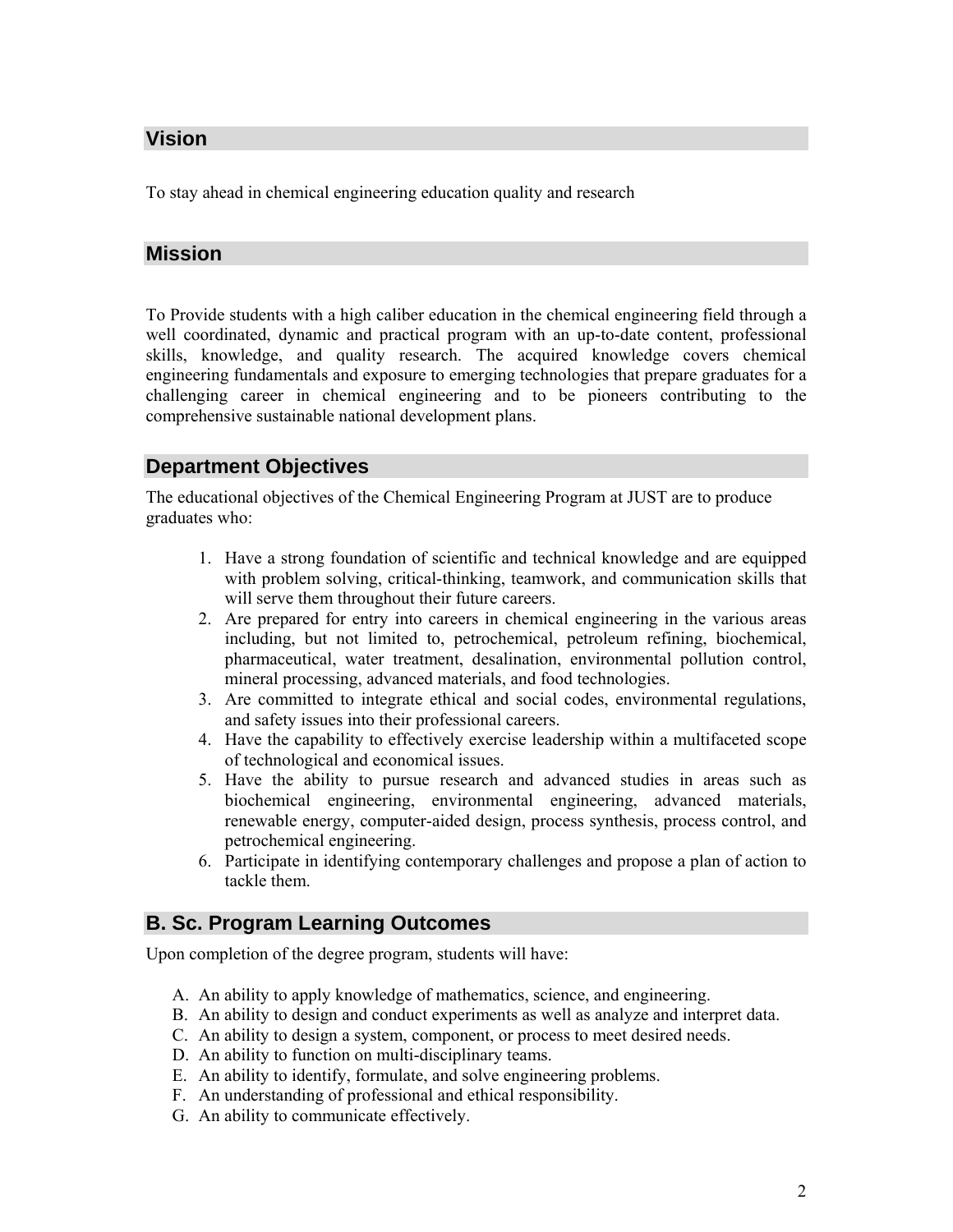- H. The broad education to understand the impact of engineering solutions in a global and societal context.
- I. Recognition of the need for and an ability to engage in life-long learning.
- J. Knowledge of contemporary issues.

tackle them

- K. An ability to use the techniques, skills, and modern engineering tools necessary for engineering practice.
- L. Recognition of the safety needs, and an ability to adhere to the safety rules and regulations.

| PROGRAM EDUCATIONAL                                                                                                                                                                                                                                                                                                                                                 | <b>Program/ABET Outcomes</b> |             |                           |              |                           |              |              |             |             |             |             |              |
|---------------------------------------------------------------------------------------------------------------------------------------------------------------------------------------------------------------------------------------------------------------------------------------------------------------------------------------------------------------------|------------------------------|-------------|---------------------------|--------------|---------------------------|--------------|--------------|-------------|-------------|-------------|-------------|--------------|
| <b>OBJECTIVES</b>                                                                                                                                                                                                                                                                                                                                                   | $\mathbf{A}$                 | $\bf{B}$    | $\mathbf{C}$              | $\mathbf{D}$ | E                         | $\mathbf{F}$ |              | $G$ H       | I           | $\bf J$     |             | $K\vert L$   |
| 1. Have a strong foundation of scientific<br>technical knowledge<br>and<br>and<br>are<br>equipped with problem solving, critical-<br>thinking, teamwork, and communication<br>skills that will serve them throughout<br>their future careers                                                                                                                        | X                            | $\mathbf X$ | $\mathbf x$               | $\mathbf x$  | $\mathbf X$               | $\mathbf x$  | $\mathbf X$  | $\mathbf X$ | $\mathbf X$ | X           | $\mathbf X$ | $\mathbf{X}$ |
| 2. Are prepared for entry into careers in<br>chemical engineering in the various areas<br>not<br>including,<br>but<br>limited<br>to,<br>petrochemical and petroleum refining,<br>biochemical, pharmaceutical,<br>water<br>treatment, desalination, environmental<br>pollution control, mineral processing,<br>advanced<br>materials,<br>and<br>food<br>technologies | $\mathbf x$                  | $\mathbf X$ | $\mathbf X$               | $\mathbf{x}$ | $\mathbf{X}$              | $\mathbf{X}$ | $\mathbf{x}$ | $\mathbf X$ | $\mathbf x$ | $\mathbf x$ | $\mathbf x$ | $\mathbf{X}$ |
| 3. Are committed to integrate ethical and<br>social codes, environmental regulations,<br>and safety issues into their professional<br>careers                                                                                                                                                                                                                       |                              |             |                           |              |                           | $\mathbf x$  |              | $\mathbf x$ |             |             |             | $\mathbf{X}$ |
| 4. Have the capability to effectively<br>exercise leadership within a multifaceted<br>scope of technological and economical<br>issues                                                                                                                                                                                                                               |                              |             |                           | $\mathbf x$  |                           | $\mathbf x$  | $\mathbf x$  |             |             |             |             |              |
| 5. Have the ability to pursue research and<br>studies<br>advanced<br>in<br>such<br>areas<br>as<br>Biochemical Engineering, Environmental<br>Advanced<br>Engineering,<br>Materials,<br>Renewable<br>Energy, Computer-Aided<br>Process Synthesis, Process<br>Design,<br>Control, and Petrochemical Engineering                                                        | $\mathbf{X}$                 | $\mathbf x$ | $\mathbf x$               |              | $\mathbf{x}$              |              | $\mathbf x$  | $\mathbf x$ | $\mathbf x$ | $\mathbf x$ | $\mathbf x$ | $\mathbf{x}$ |
| 6. Participate in identifying contemporary<br>challenges and propose a plan of action to                                                                                                                                                                                                                                                                            | $\mathbf X$                  | $\mathbf X$ | $\boldsymbol{\mathrm{X}}$ | X            | $\boldsymbol{\mathrm{X}}$ |              |              | $\mathbf x$ |             | X           | X           | X            |

**Table 1:** Mapping of ChE Program Objectives and ABET Program Outcomes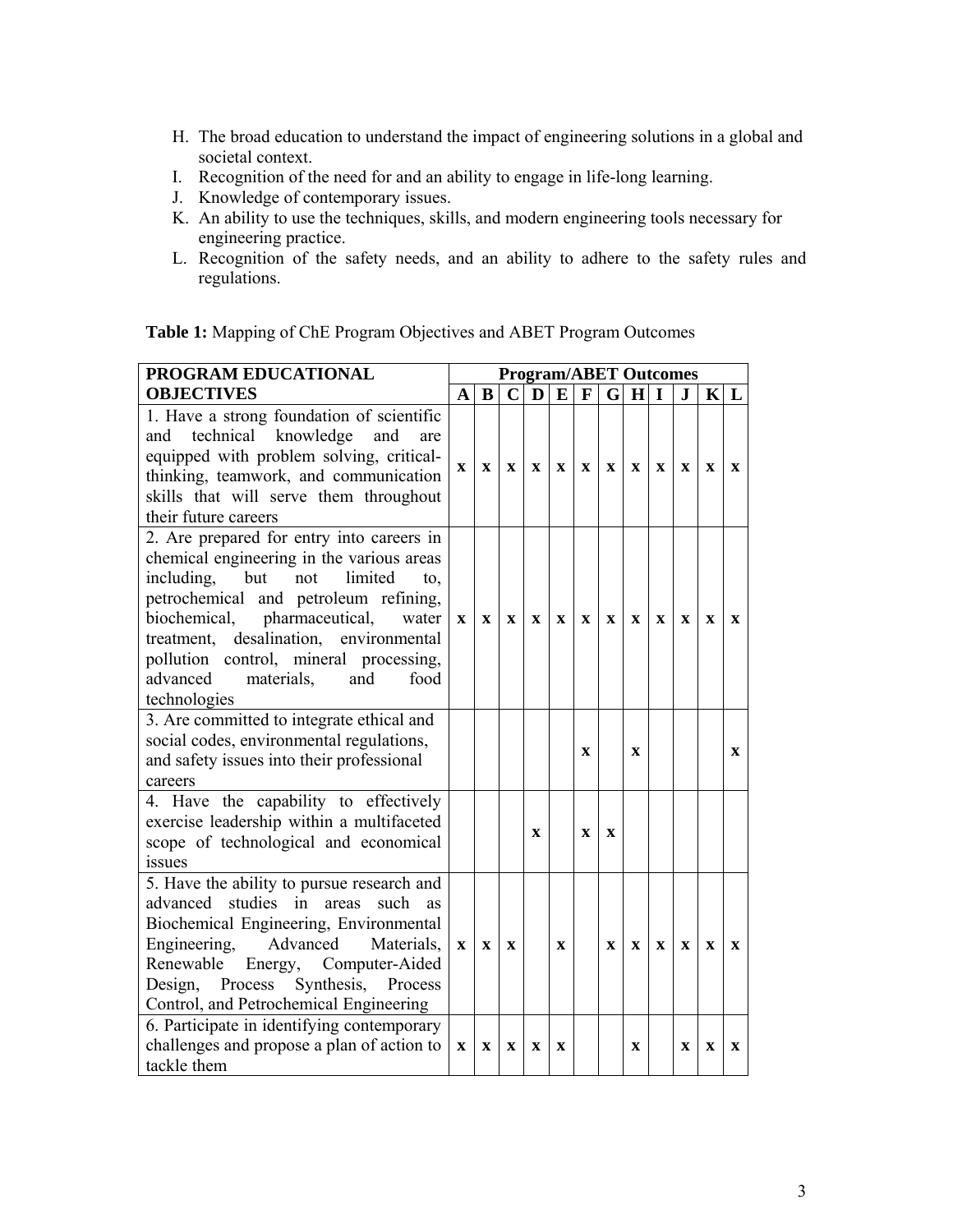# **Undergraduate Curriculum Undergraduate Degree Plan**

Before introducing courses and degree requirements it is important to describe the numbering / coding system of courses at JUST.

#### **Course Coding**

The following codes are used to designate courses:

| Level/Year<br><b>Department</b> |  | Field | Sequence |  |  |
|---------------------------------|--|-------|----------|--|--|
|                                 |  |       |          |  |  |

The Department codes (A, B, C ) are as follows:

| Code      | <b>Department</b>             | Code       | <b>Department</b>             |
|-----------|-------------------------------|------------|-------------------------------|
| AE        | Architectural Engineering     | IE         | <b>Industrial Engineering</b> |
| <b>CE</b> | Civil Engineering             | <b>ChE</b> | <b>Chemical Engineering</b>   |
| <b>ME</b> | Mechanical Engineering        | <b>BME</b> | <b>Biomedical Engineering</b> |
| EE        | <b>Electrical Engineering</b> | <b>NE</b>  | Nuclear Engineering           |

| Code       | <b>Department</b>             |
|------------|-------------------------------|
| IE.        | <b>Industrial Engineering</b> |
| ChE        | <b>Chemical Engineering</b>   |
| <b>BME</b> | <b>Biomedical Engineering</b> |
| NE         | Nuclear Engineering           |

#### **Course Numbering**

The Chemical Engineering courses are tabled and numbered in such a manner to recognize each course regarding its subject area, year level, and semester offered. The symbol ChE denotes Chemical Engineering and each number is made of 3 digits; the first digit denotes the year level of the course according to student's study plan as follows:

| <b>First Digit</b> | <b>Level of Course</b> |
|--------------------|------------------------|
|                    | First year             |
|                    | Second year            |
|                    | Third year             |
|                    | Fourth year            |
|                    | Fifth year.            |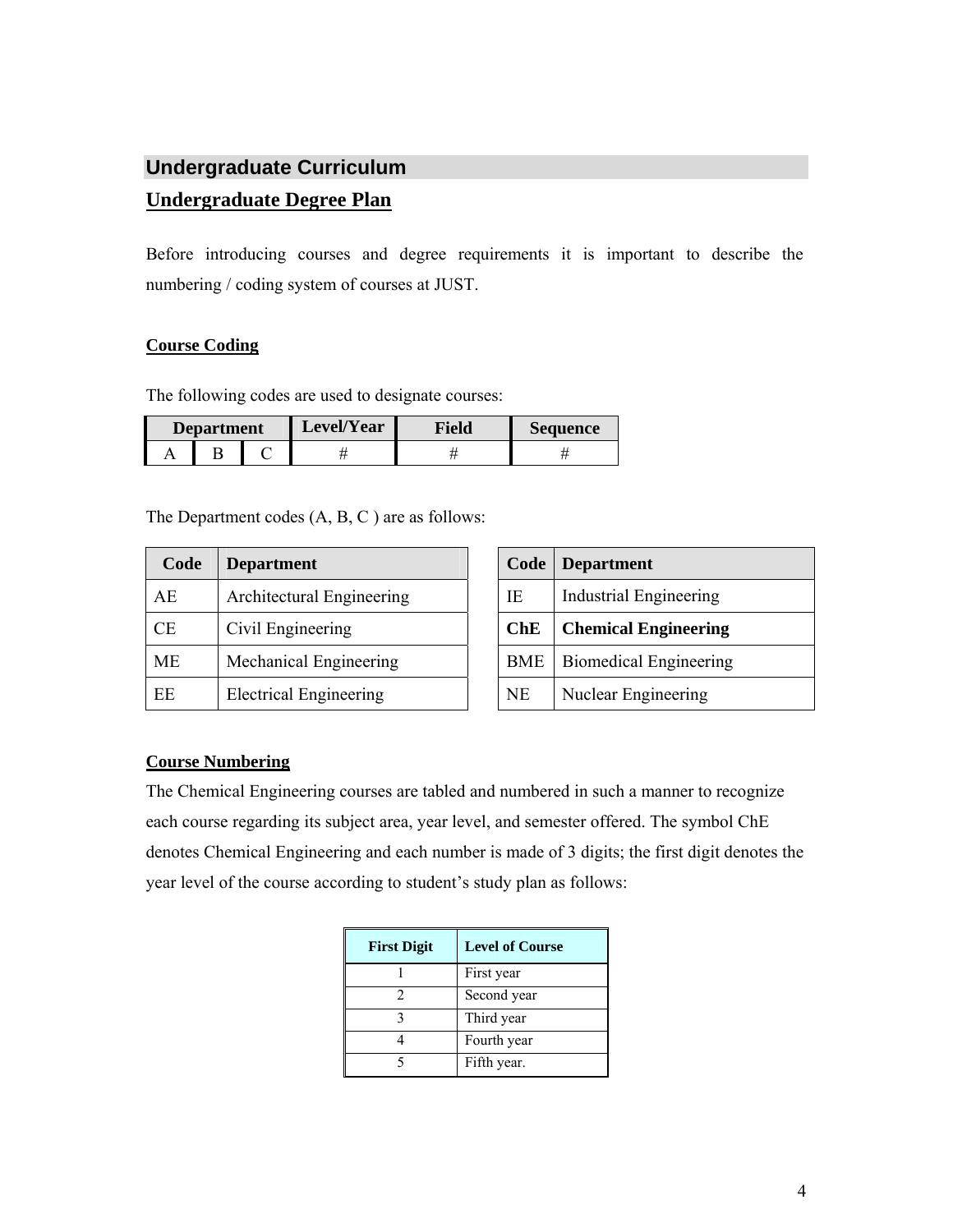| <b>Second Number</b> | Specialization                                               |
|----------------------|--------------------------------------------------------------|
| O                    | Basics of Chemical Engineering                               |
|                      | <b>Engineering Materials</b>                                 |
| $\overline{2}$       | Technology and Applied Chemical Engineering                  |
| 3                    | <b>Chemical Reaction Engineering</b>                         |
| 4                    | Thermal and Fluid Sciences                                   |
| 5                    | System Analysis, Modeling and Control                        |
| 6                    | <b>Mass Transfer Operations</b>                              |
| 7                    | Design and Safety                                            |
| 8                    | Biochemical and Environmental Engineering                    |
| 9                    | Special Topics, Graduation Projects and Engineering Training |

The second digit denotes the course field subject as follows:

#### **Example: ChE 311 means**

| ™          |                      |                                  |                               |  |  |
|------------|----------------------|----------------------------------|-------------------------------|--|--|
| Department | Level<br>Third year) | Field<br>(Engineering materials) | Sequence<br>∸ıst<br>semester) |  |  |

The following presents the courses (and their pre/co–requisite) within each of the requirements needed to obtain a B.Sc. in Chemical Engineering.

#### **B.Sc. Degree (159 Semester Credits)**

A Bachelor of Science (B.Sc.) degree in Chemical Engineering at JUST is awarded in accordance with the statute stated by JUST regulations for B.Sc. awarding issued by the Deans' Council based on the 1987 law for awarding scientific degrees and certifications at JUST, and after the successful completion of 159 credit hours, distributed as indicated in Tables 1 and 2.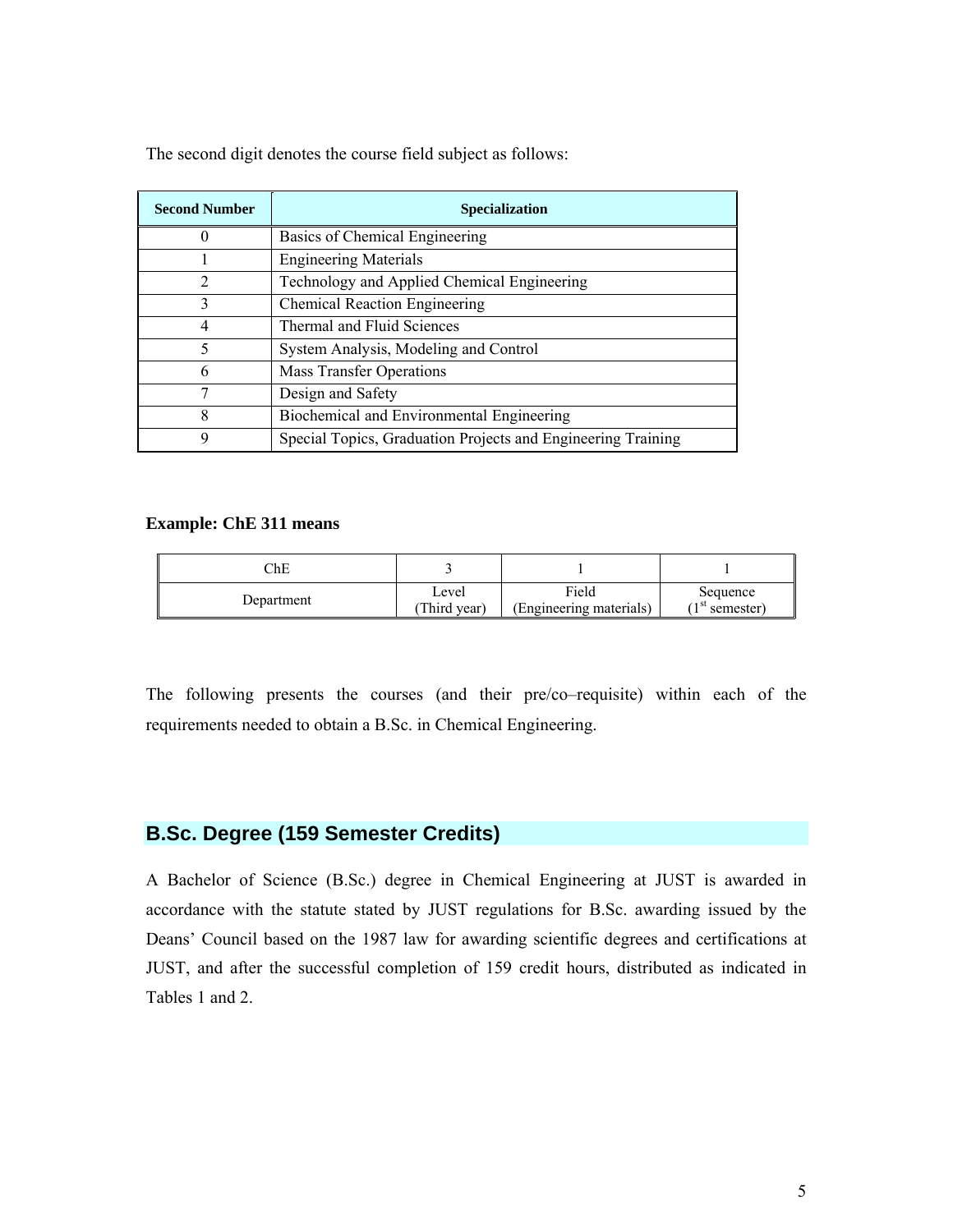#### **Table 1. Distribution of Credit hours**

| <b>Classification</b>       | <b>Credit Hours</b> |       |     |
|-----------------------------|---------------------|-------|-----|
|                             | Compulsory          | Total |     |
| University Requirements     | 16                  | 09    | 25  |
| <b>Faculty Requirements</b> | 32                  |       | 32  |
| Department Requirements     | 87                  | 15    | 102 |
| Total                       | 135                 | 24    | 159 |

#### **Table 2. Classification of Courses**

| <b>Source of Courses</b>    |         | <b>Credit Hours</b> | <b>Percentage</b> |
|-----------------------------|---------|---------------------|-------------------|
| <b>Humanities</b>           | Lecture | 24                  | 15.1%             |
|                             | Lab     |                     | $0.6\%$           |
| <b>Basic Sciences</b>       | Lecture | 36                  | 22.6%             |
|                             | Lab     | 3                   | $1.9\%$           |
| <b>General Engineering</b>  | Lecture | 18                  | 11.3%             |
|                             | Lab     | າ                   | $1.3\%$           |
| <b>Chemical Engineering</b> | Lecture | 68                  | 42.8%             |
|                             | Lab     | −                   | $4.4\%$           |
| <b>Total</b>                | Lecture | 146                 | 91.8%             |
|                             | Lab     | 13 <sup>°</sup>     | $8.2\%$           |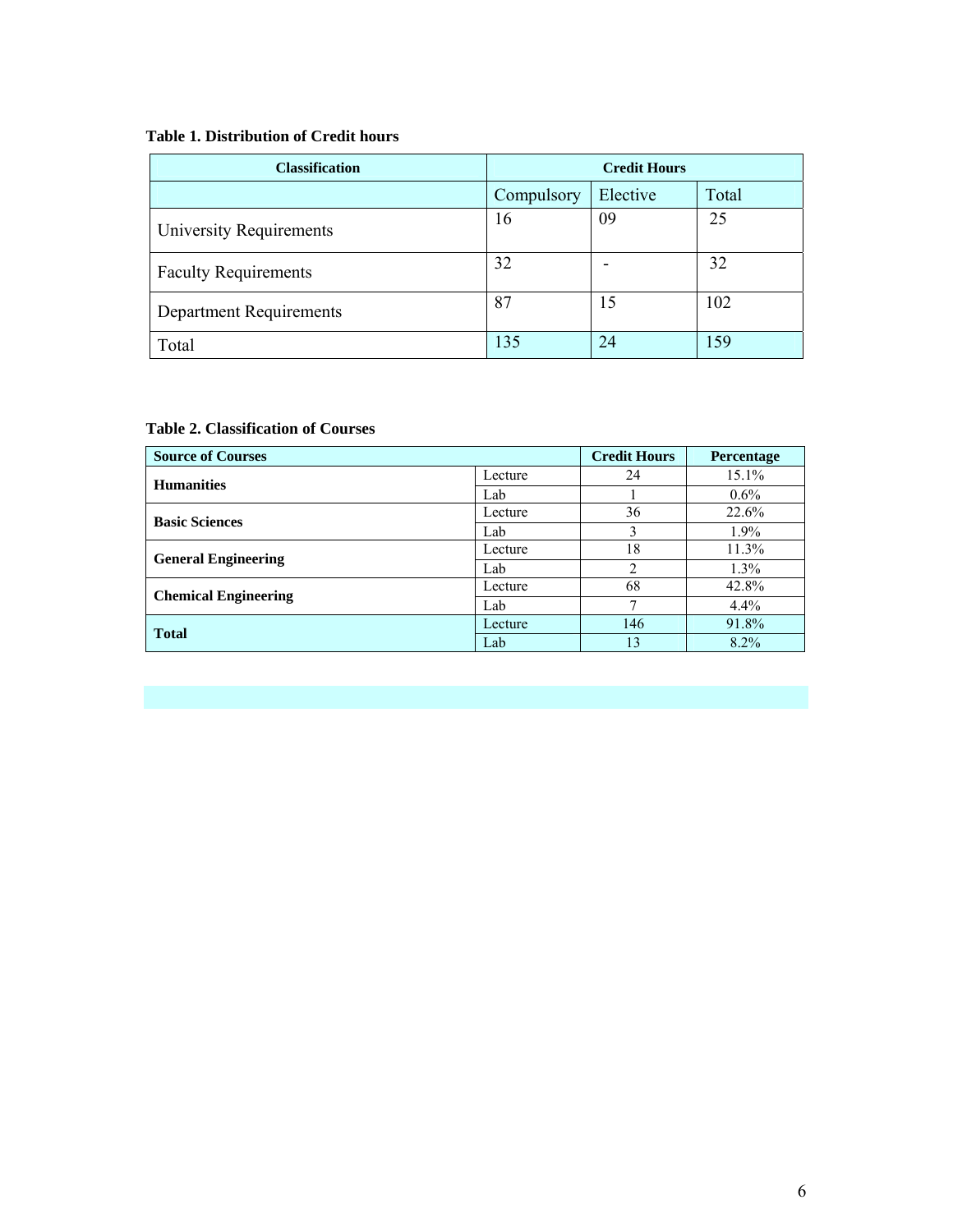### **University Requirements (25 Credit Hours)**

#### **Compulsory: (16 Credit Hours)**

| Course No.                  | <b>Course Title</b>             | Cr. Hr. | Lecture | Lab. | <b>Prerequisite</b><br>or Co-requisite |
|-----------------------------|---------------------------------|---------|---------|------|----------------------------------------|
| Arb 101                     | Arabic Language                 |         |         |      |                                        |
| Arb 103                     | Applied Arabic Language Studies |         |         |      |                                        |
| Eng 111 $\overline{^{(1)}}$ | English Language                |         |         |      | Pass Eng 99                            |
| Eng 112                     | Communication Skills II         |         |         |      | Eng 111                                |
| CIS 100 $^{(2)}$            | Computer Skills                 |         |         |      |                                        |
| $MS100^{(3)}$               | <b>Military Sciences</b>        |         |         |      |                                        |
|                             | <b>Total</b>                    | 16      |         |      |                                        |

#### **Table 3. University Compulsory Courses**

- 1) A student who passes the English Language Placement Test with a grade > 80% is exempted from both Eng 099 and Eng. 111, while a student who passes the English Placement Test with a grade between 50% and 80% is exempted from Eng 099 only.
- 2) A student who passes the Computer Skills Placement Test with a grade > 50% is exempted from CIS 100.
- 3) This course is required from Jordanian students only; graded on Pass/Fail basis. Students graduating from Royal Military faculty and military candidates school and equivalent institutes are exempted from taking this course: Non-Jordanian Arabic Speaking students are required to take a substitute for this course from the elective courses and in this case the grade of this course is included in their grade point average (GPA).

**Notice:** All non Arabic Speaking foreign students in the University are required to study two courses in Arabic language as shown below:

| Course No. | <b>Course Title</b>                                                                                                                                     | Cr. Hr. | Lecture | Lab. | <b>Prerequisite</b><br>or Co-requisite |
|------------|---------------------------------------------------------------------------------------------------------------------------------------------------------|---------|---------|------|----------------------------------------|
| Arb101A    | Fundamentals of Arabic Language<br>(for non Arabic speaking students<br>as a substitute for the course<br>Arb101 Arabic Language)                       | 3       |         |      |                                        |
| Arb103A    | Fundamentals of Arabic Language<br>Lab for non Arabic speaking<br>students as a substitute for the<br>course Arb103 Applied Arabic<br>Language Studies) |         |         | 3    |                                        |

#### **Table 4. Courses for non Arabic Speaking Students**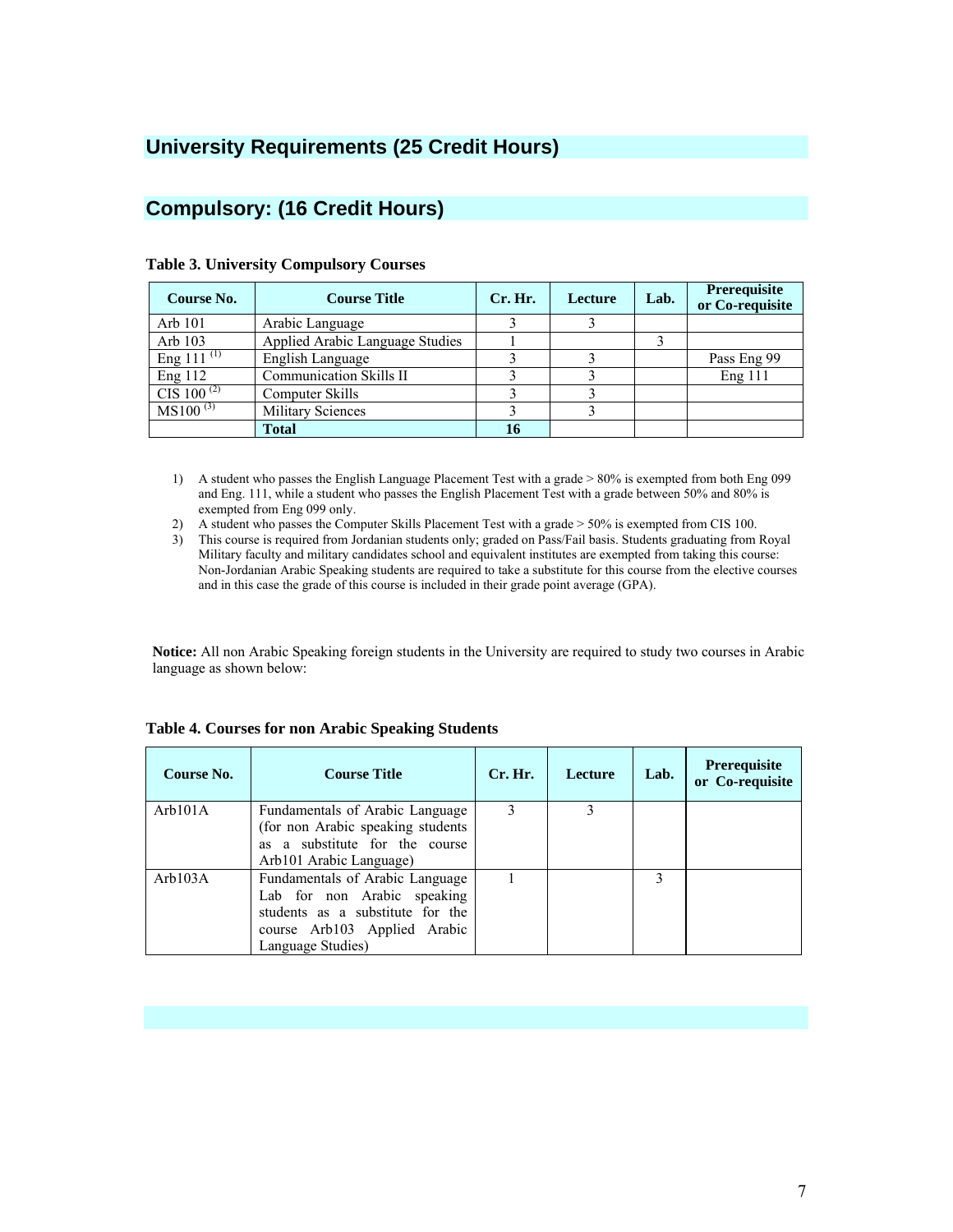## **Elective: (9 Credit Hours)**

The university elective courses are three courses with a total of 9 Cr. Table 5 lists these courses.

| Course No.      | <b>Course title</b>                                                                                 | Cr.<br>Hr.              | Lecture                     | Lab.             | Prerequisite<br>or Co-requisite |
|-----------------|-----------------------------------------------------------------------------------------------------|-------------------------|-----------------------------|------------------|---------------------------------|
| <b>ES 103</b>   | Environment Protection (for non<br><b>Environment Sciences students)</b>                            | 3                       | 3                           | $\mathbf{0}$     |                                 |
| PH 200          | First Aid and Emergency Procedure (for<br>non Medicine, non Nursing, and non<br>Midwifery students) | 3                       | 3                           | $\mathbf{0}$     |                                 |
| PH 104          | Community Health and Nutrition (for<br>non Medicine, non Nursing, and non<br>Midwifery students)    | 3                       | 3                           | $\mathbf{0}$     |                                 |
| <b>PHAR 104</b> | Drugs and Medical Plants (for non<br>Medicine, and non Pharmacy students))                          | 3                       | 3                           | $\mathbf{0}$     |                                 |
| <b>NUR 100</b>  | Health Promotion (for non Medicine,<br>non Nursing, and non Midwifery<br>students)                  | 3                       | 3                           | $\mathbf{0}$     |                                 |
| <b>ADS 100</b>  | Oral and Dental Health (for non Dentistry<br>and non Dentistry Sciences students)                   | $\overline{3}$          | 3                           | $\mathbf{0}$     |                                 |
| PP 200          | Home Gardens (for non Agriculture<br>students)                                                      | 3                       | 3                           | $\mathbf{0}$     |                                 |
| PP 201          | Bee Keeping (for non Agriculture<br>students)                                                       | 3                       | 3                           | $\mathbf{0}$     |                                 |
| VM 211          | Animal Health (for non Veterinary<br>Medicine and non Agriculture students)                         | $\overline{3}$          | 3                           | $\mathbf{0}$     |                                 |
| VM 212          | Pet Animal Care (for non VM and<br>Agriculture students)                                            | 3                       | 3                           | $\mathbf{0}$     |                                 |
| <b>HSS 112</b>  | Hadith Shareef                                                                                      | $\mathfrak{Z}$          | $\overline{3}$              | $\mathbf{0}$     |                                 |
| <b>HSS 113</b>  | Aqideh                                                                                              | $\mathfrak{Z}$          | $\overline{3}$              | $\mathbf{0}$     |                                 |
| <b>HS</b> 114   | Fekeh                                                                                               | 3                       | 3                           | 0                |                                 |
| <b>HSS 115</b>  | Islam and Recent Problems                                                                           | 3                       | $\overline{3}$              | $\mathbf{0}$     |                                 |
| <b>HSS 116</b>  | Islamic Economy System                                                                              | 3                       | $\overline{3}$              | $\mathbf{0}$     |                                 |
| <b>HSS 121</b>  | Principles of Sociology                                                                             | 3                       | 3                           | $\theta$         |                                 |
| <b>HSS 126</b>  | Principles of Psychology                                                                            | $\overline{3}$          | $\overline{3}$              | $\mathbf{0}$     |                                 |
| <b>HSS 127</b>  | <b>Educational Technology</b>                                                                       | $\mathfrak{Z}$          | 3                           | $\mathbf{0}$     |                                 |
| <b>HSS 128</b>  | National Education                                                                                  | 3                       | 3                           | $\mathbf{0}$     |                                 |
| <b>HSS 131</b>  | Islamic Civilization                                                                                | $\overline{\mathbf{3}}$ | $\mathfrak{Z}$              | $\boldsymbol{0}$ |                                 |
| <b>HSS 132</b>  | The History of the City of Jerusalem                                                                | $\mathfrak{Z}$          | 3                           | $\mathbf{0}$     |                                 |
| <b>HSS 133</b>  | Civilization and Recent Cultures                                                                    | $\overline{\mathbf{3}}$ | 3                           | $\mathbf{0}$     |                                 |
| <b>HSS 141</b>  | Introduction to Economics (for non CIS<br>students)                                                 | 3                       | 3                           | $\overline{0}$   |                                 |
| <b>HSS 142</b>  | Library and Information Research                                                                    | 3                       | 3                           | $\mathbf{0}$     |                                 |
| <b>HSS 151</b>  | Introduction to Management Sciences<br>(for non CIS students)                                       | $\mathfrak{Z}$          | 3                           | 0                |                                 |
| <b>HSS 161</b>  | Contemporary Problems                                                                               | $\overline{\mathbf{3}}$ | 3                           | $\mathbf{0}$     |                                 |
| <b>HSS 166</b>  | Man and Science                                                                                     | $\mathfrak{Z}$          | $\ensuremath{\mathfrak{Z}}$ | 0                |                                 |
| <b>HSS 182</b>  | Studies on Women                                                                                    | $\overline{\mathbf{3}}$ | 3                           | $\theta$         |                                 |
| <b>HSS 250</b>  | Music History (in English)                                                                          | $\mathfrak{Z}$          | $\mathfrak{Z}$              | $\boldsymbol{0}$ |                                 |
| <b>HSS 211</b>  | Introduction to Sociology (in English)                                                              | $\overline{\mathbf{3}}$ | $\overline{\mathbf{3}}$     | $\boldsymbol{0}$ |                                 |
| <b>HSS 212</b>  | Arab Society                                                                                        | $\overline{\mathbf{3}}$ | $\mathfrak{Z}$              | 0                |                                 |
| <b>HSS 213</b>  | Individual and Society                                                                              | 3                       | 3                           | 0                |                                 |
| <b>HSS 216</b>  | <b>International Global Issues</b>                                                                  | $\overline{\mathbf{3}}$ | $\mathfrak{Z}$              | 0                |                                 |
| <b>HSS 221</b>  | Introduction to Psychology (in English)                                                             | $\overline{\mathbf{3}}$ | $\mathfrak{Z}$              | $\mathbf{0}$     |                                 |
| <b>HSS 222</b>  | Creativity and Problems Solving                                                                     | $\overline{\mathbf{3}}$ | $\overline{\mathbf{3}}$     | $\boldsymbol{0}$ |                                 |

**Table 5. University Elective Courses for Engineering Students**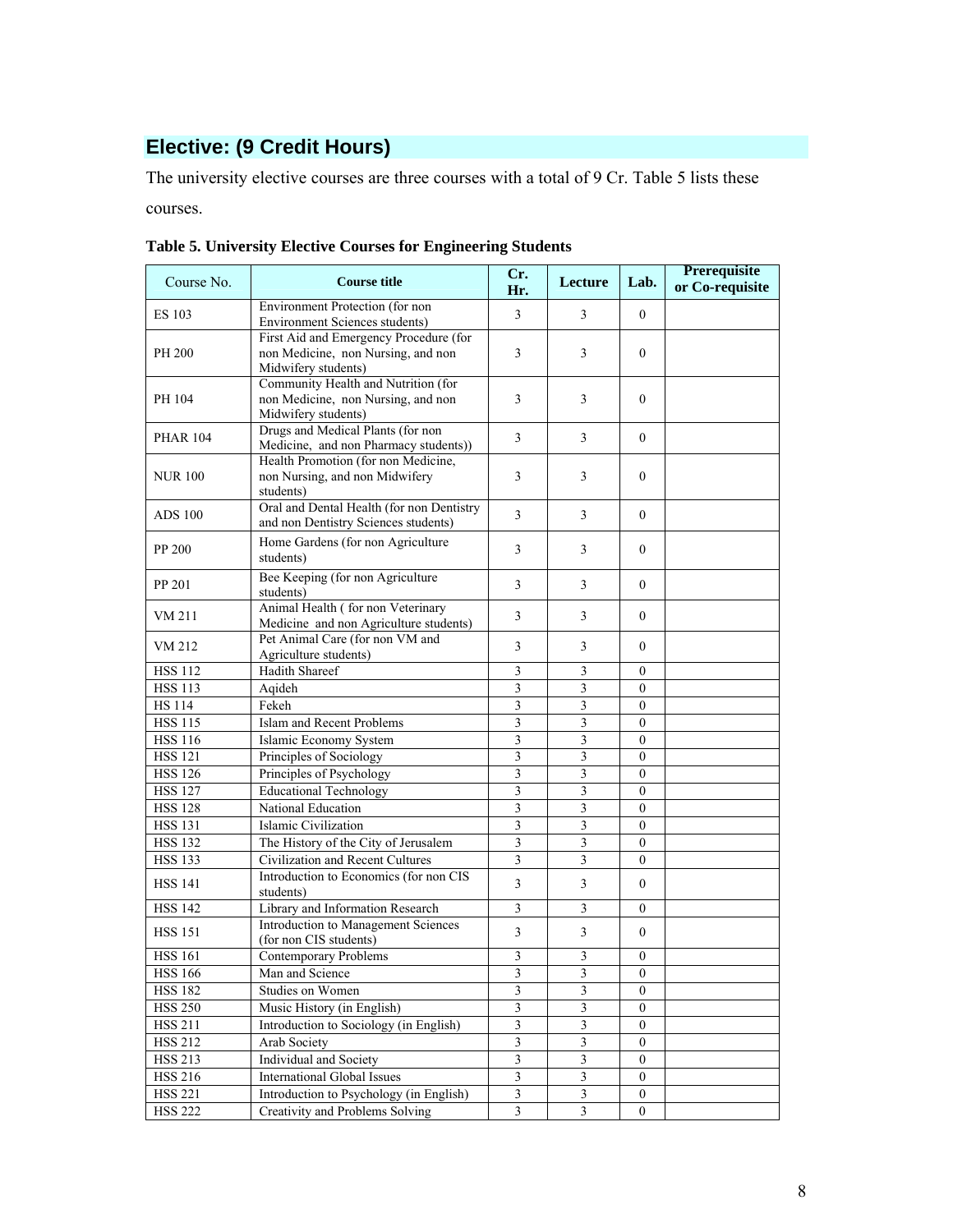| <b>HSS 224</b> | Leader ship and Communication Skills                                   |  |          |  |
|----------------|------------------------------------------------------------------------|--|----------|--|
| <b>HSS 231</b> | History of Science in Islam                                            |  | 0        |  |
| <b>HSS 241</b> | Economy in the Third World                                             |  | 0        |  |
| <b>HSS 242</b> | <b>Information and Research</b>                                        |  | $\Omega$ |  |
| <b>HSS 429</b> | Behavioral Science and Dealing with<br>Children                        |  | 0        |  |
| PT 100         | Health and Life Styles (for non physical<br>therapy students)          |  | 0        |  |
| <b>ME 211</b>  | <b>Fundamentals of Automobile</b><br>Engineering (for non ME students) |  | 0        |  |
| NR 200         | Natural Resources and Human Being                                      |  | $\Omega$ |  |
| <b>NF177</b>   | Food Preservation (in English)                                         |  | 0        |  |

# **Faculty Requirements: (32 Credit Hours)**

The Faculty of Engineering requirements consist of 32 Credit Hours distributed as follows**:** 

| Course No.          | <b>Course Title</b>                | Cr. hr.        | <b>Lecture</b> | Lab. | <b>Prerequisite</b><br>or Co-requisite |  |  |
|---------------------|------------------------------------|----------------|----------------|------|----------------------------------------|--|--|
| Math <sub>101</sub> | Calculus I                         | 3              | 3              |      |                                        |  |  |
| Math 102            | Calculus II                        | 3              | 3              |      | Math 101                               |  |  |
| Math 201            | <b>Intermediate Analysis</b>       | 3              | 3              |      | Math 102                               |  |  |
| Math 203            | Ordinary Differential Equations    | 3              | 3              |      | Math 102                               |  |  |
| <b>Phys 101</b>     | General Physics I                  | 3              | 3              |      |                                        |  |  |
| <b>Phys 102</b>     | General Physics II                 | 3              | 3              |      | <b>Phys</b> 101                        |  |  |
| <b>Phys 107</b>     | General Physics Lab                |                |                | 3    | Phys 102 Pre or Co.                    |  |  |
| Chem 101            | General Chemistry I                | 3              | 3              |      |                                        |  |  |
| Chem $102$          | General Chemistry II               | 3              | 3              |      | Chem 101                               |  |  |
| Chem 107            | General Chemistry Lab              |                |                | 3    | Chem 102 Pre or Co.                    |  |  |
| CS 115              | Programming in C++ Language        | 3              | 3              |      | <b>CIS 100</b>                         |  |  |
| <b>EE 202</b>       | Communication Skills for Engineers | $\mathfrak{D}$ | $\mathfrak{D}$ |      | 2 <sup>nd</sup><br>Year Standing       |  |  |
| <b>ChE 400</b>      | Professional Ethics for Engineers  | 1              |                |      | Completion of 90<br>Cr. Hr.            |  |  |
|                     | <b>Total</b>                       | 32             |                |      |                                        |  |  |

**Table 6. Faculty of Engineering Compulsory Courses**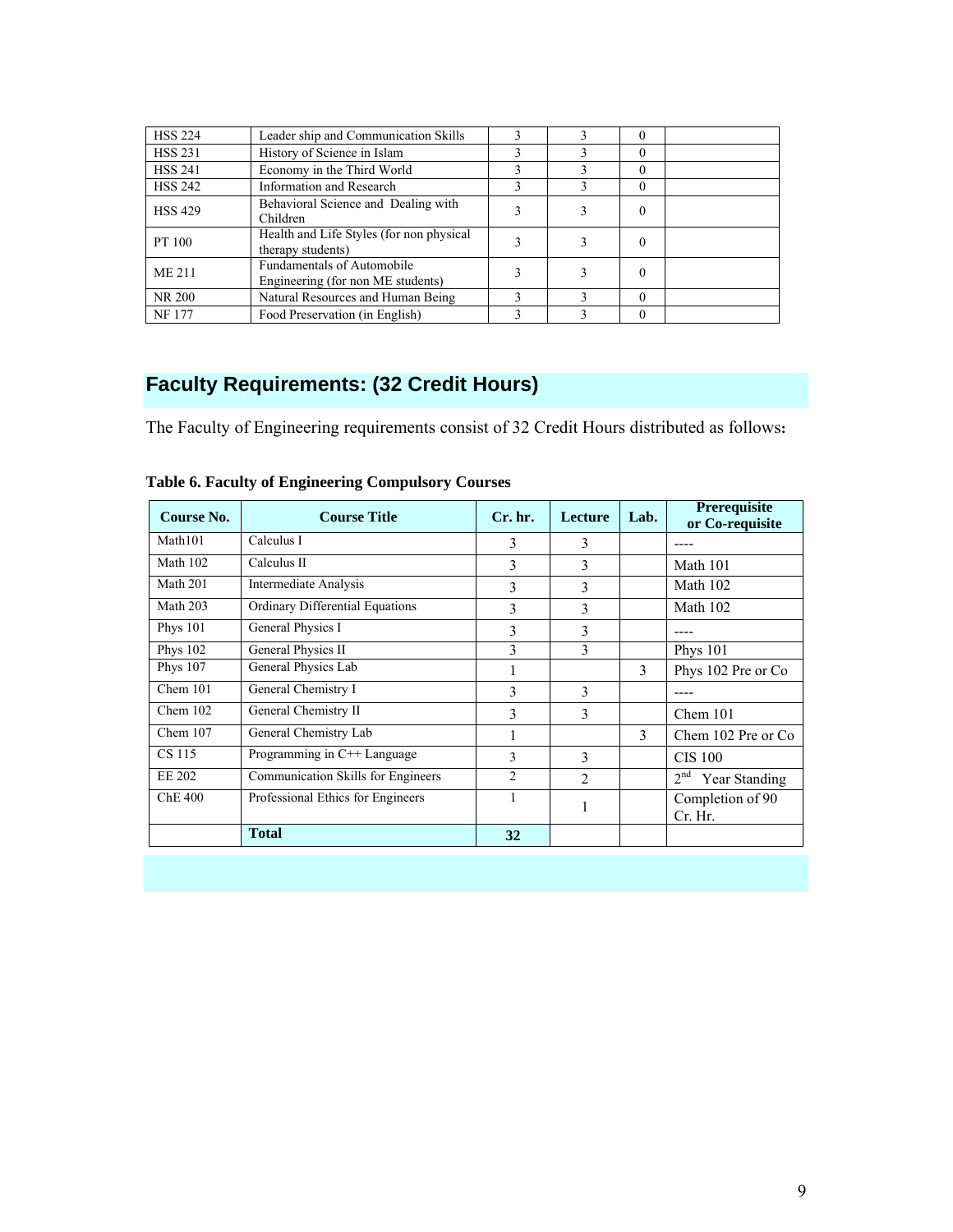# **Department Requirements: (102 Credit Hours)**

### **I) Department Compulsory Courses: (87 Credit Hours)**

Department compulsory courses are 87 credit hours distributed in Tables 7 and 8.

| <b>Course No.</b> | <b>Course Title</b>                                         | Cr. hr.        | Lecture        | Lab.                    | <b>Prerequisite</b><br>or Co-requisite       |
|-------------------|-------------------------------------------------------------|----------------|----------------|-------------------------|----------------------------------------------|
| ChE 201           | Introduction to Chemical<br>Engineering                     | 1              | $\mathbf{1}$   |                         | Chem $102$                                   |
| ChE 204           | <b>Fundamentals of Chemical</b><br>Engineering              | $\overline{3}$ | 3              |                         | CS 115, ME 200 or Co<br>& ChE 201            |
| ChE 311           | Materials Science and Engineering                           | $\overline{3}$ | $\overline{3}$ |                         | ChE 204 & Chem 212                           |
| ChE 340           | Thermodynamics                                              | $\overline{3}$ | $\overline{3}$ |                         | Math 203                                     |
| ChE 342           | <b>Chemical Engineering</b><br>Thermodynamics               | $\overline{3}$ | $\overline{3}$ |                         | <b>ChE 340</b>                               |
| ChE 343           | <b>Fluid Mechanics for Chemical</b><br>Engineers            | $\overline{3}$ | $\overline{3}$ |                         | Math 203 & ChE 340<br>or Co                  |
| ChE 344           | Fluid Mechanics Lab.                                        | 1              |                | 3                       | ChE 343                                      |
| $ChE$ 346         | <b>Heat Transfer</b>                                        | $\overline{3}$ | $\overline{3}$ |                         | ChE 343 & EE 305 or<br>Co                    |
| ChE 362           | <b>Unit Operations</b>                                      | $\overline{3}$ | $\overline{3}$ |                         | ChE 343                                      |
| ChE 431           | Chemical Reaction Engineering I                             | $\overline{3}$ | $\overline{3}$ |                         | Chem 347 & ChE 342                           |
| ChE 432           | Chemical Reaction Engineering II                            | $\overline{3}$ | $\overline{3}$ |                         | ChE 431                                      |
| ChE 441           | Chemical Measurements & Testing<br>Lab                      | $\mathbf{1}$   |                | 3                       | ChE 342 & ChE 346                            |
| ChE 442           | Heat & Mass Transfer Lab.                                   | $\mathbf{1}$   |                | $\overline{3}$          | ChE 461 or Co                                |
| ChE 452           | Applied Mathematics and Modeling<br>for Chemical Engineers  | $\overline{3}$ | 3              |                         | EE 305 & ChE 432 or<br>Co                    |
| ChE 461           | Mass Transfer                                               | 3              | $\overline{3}$ |                         | ChE 342 & ChE 346                            |
| ChE 464           | <b>Separation Processes</b>                                 | $\overline{3}$ | $\overline{3}$ |                         | ChE 461                                      |
| ChE 472           | <b>Equipment Design</b>                                     | $\overline{3}$ | 3              |                         | ChE 311 & ChE 464 or<br>Co                   |
| ChE 483           | Introduction to Biochemical<br>Engineering                  | $\overline{3}$ | 3              |                         | ChE 431 or Co                                |
| ChE 490           | <b>Engineering Training</b>                                 | $\overline{3}$ | 3              |                         | Completion of 117 Cr.<br>Hr. & ChE 400       |
| ChE 535           | Chemical Processing Lab.                                    | $\mathbf{1}$   |                | 3                       | ChE 432                                      |
| ChE 551           | Process Dynamics and Control                                | $\overline{3}$ | 3              |                         | ChE 452                                      |
| ChE 552           | Process Control Lab.                                        | $\mathbf{1}$   |                | 3                       | ChE 551                                      |
| ChE 555           | Computer Applications Lab. For<br><b>Chemical Engineers</b> | $\mathbf{1}$   |                | 3                       | ChE 472 or Co                                |
| ChE 557           | <b>Instrumental Analysis</b>                                | $\mathfrak{Z}$ | 3              |                         | ChE 464 or Co                                |
| ChE 565           | Unit Operations Lab.                                        | $\mathbf{1}$   |                | $\overline{\mathbf{3}}$ | ChE 362 & ChE 464                            |
| ChE 575           | Plant Design                                                | 3              | $\overline{3}$ |                         | IE 341 & ChE 472 or<br>Co                    |
| ChE 591           | <b>Graduation Project I</b>                                 | $\mathbf{1}$   |                |                         | Completion of 114 Cr.<br>Hr. & ChE 575 or Co |
| ChE 592           | <b>Graduation Project II</b>                                | $\overline{3}$ |                |                         | ChE 591                                      |
|                   | <b>Total</b>                                                | 66             |                |                         |                                              |

**Table 7: Chemical Engineering compulsory courses (66 credit hours)**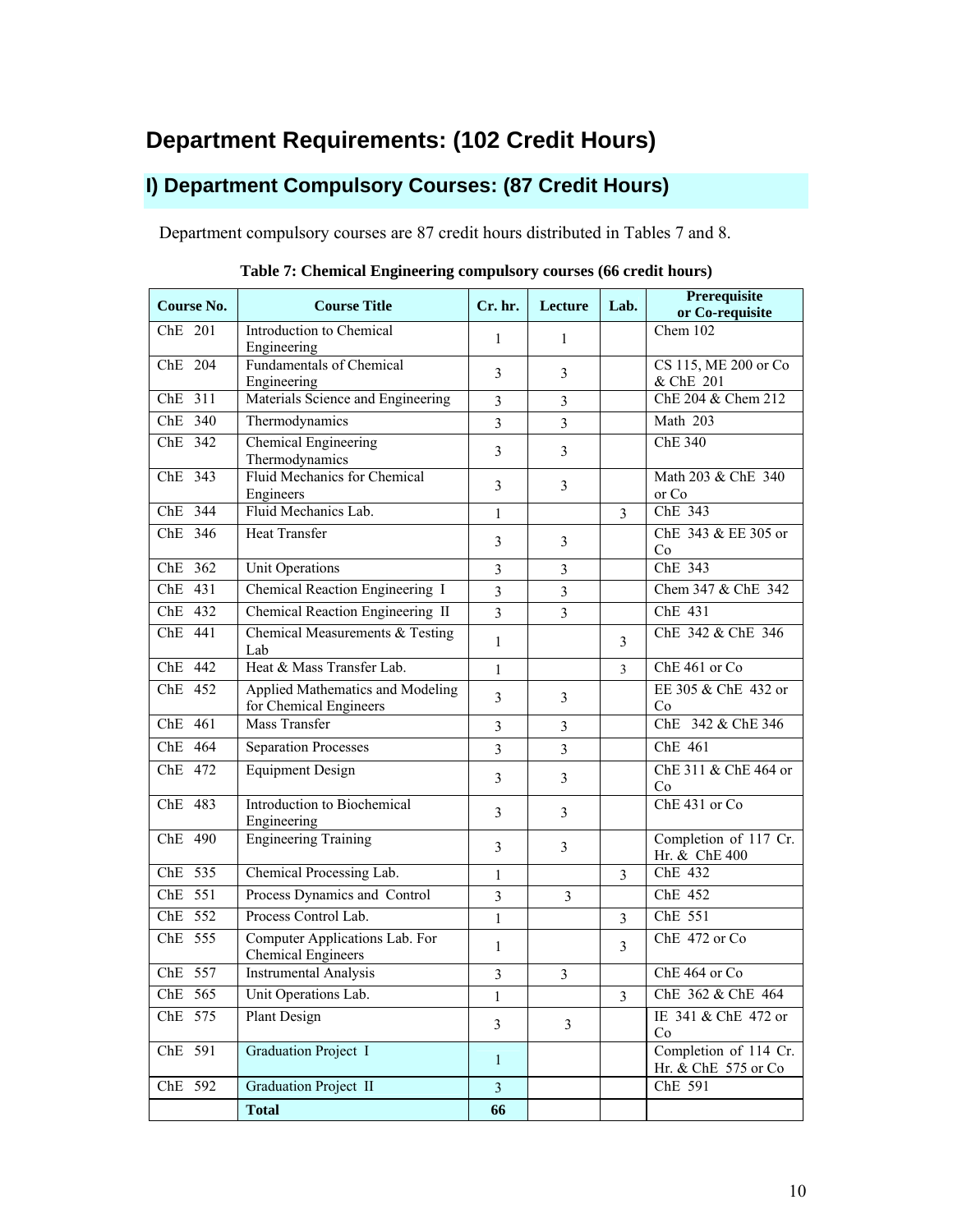| Course No.    | <b>Course Title</b>                              | $Cr.$ hr.      | Lecture        | Lab.         | <b>Prerequisite</b><br>or Co-requisite |
|---------------|--------------------------------------------------|----------------|----------------|--------------|----------------------------------------|
| <b>ME 101</b> | Engineering Workshop                             | 2              |                | 3            | ---                                    |
| <b>ME 101</b> | Engineering Workshop Lab                         | $\Omega$       | $\Omega$       | $\Omega$     | ---                                    |
| <b>ME 200</b> | Engineering Drawing A                            |                |                | $\mathbf{3}$ | <b>CIS 100</b>                         |
| EE 303        | <b>Fundamentals of Electrical</b><br>Engineering | 3              | 3              |              | Phys 102 & Math 102                    |
| EE 305        | Numerical Methods for Engineers                  | 3              | 3              |              | Math 203 & CS 115                      |
| IE 341        | <b>Engineering Economy</b>                       | $\overline{2}$ | $\overline{2}$ |              | Math 201                               |
| Chem 211      | Organic Chemistry I                              | 3              | 3              |              | Chem 102                               |
| Chem 212      | Organic Chemistry II                             | 3              | 3              |              | Chem 211                               |
| Chem 213      | Organic Chemistry Lab. I                         |                |                | 3            | Chem 212 or CO                         |
| Chem 347      | Physical Chemistry II                            | 3              | 3              |              | ChE 340                                |
|               | <b>Total</b>                                     | 21             |                |              |                                        |

**Table 8. Compulsory courses from other departments (21 credit hours)** 

### **II) Department Technical Electives: (15 Credit Hours)**

The student is advised to select courses (15 Credit Hours) from Tables 9 and 10.

| Course No. | <b>Course Title</b>                      | Cr. hr.       | <b>Lecture</b>           | Lab. | Prerequisite<br>or Co-requisite |
|------------|------------------------------------------|---------------|--------------------------|------|---------------------------------|
| ChE 411    | Corrosion Engineering                    | 3             | 3                        |      | ChE 311                         |
| ChE 412    | Polymer Science and Technology           | 3             | $\mathbf{3}$             |      | Chem 212 & ChE 431              |
| ChE 415    | Ceramics Engineering                     | 3             | 3                        |      | ChE 311                         |
| ChE 424    | Petroleum Refining Engineering           | 3             | $\overline{3}$           |      | Chem 212 & ChE 464              |
| ChE 443    | Energy and Analysis of Fossil Fuels      | $\mathcal{E}$ | 3                        |      | ChE 432 & ChE 461               |
| ChE 450    | Experimental Design and Data<br>Analysis | 3             | 3                        |      | EE 305                          |
| ChE 457    | Introduction to Optimization             | $\mathcal{E}$ | $\mathcal{E}$            |      | EE 305                          |
| ChE 484    | Air Pollution                            | 3             | 3                        |      | ChE 362 & ChE 461               |
| ChE 518    | <b>Electrochemical Engineering</b>       | 3             | 3                        |      | ChE 431 & ChE 461               |
| ChE 521    | Chemical Industries                      | 3             | 3                        |      | $ChE$ 464 or $Co$               |
| ChE 524    | Food Engineering                         | 3             | $\mathcal{E}$            |      | ChE 362 & ChE 461               |
| ChE 543    | Renewable Energy                         | 3             | 3                        |      | ChE 342 & ChE 346               |
| ChE 563    | Mineral Processing                       | 3             | 3                        |      | ChE 362 & ChE 461               |
| ChE 566    | Desalination                             | 3             | 3                        |      | Che 461                         |
| ChE 568    | Gas Processing and Treatment             | 3             | $\overline{\mathcal{E}}$ |      | $ChE$ 464 or $Co$               |
| ChE 577    | <b>Chemical Process Safety</b>           | 3             | 3                        |      | ChE 575 or Co                   |
| ChE 581    | Membrane Separation Processes            | 3             | $\mathcal{E}$            |      | ChE 461                         |
| ChE 583    | Physical and Chemical Water<br>Treatment | $\mathcal{E}$ | 3                        |      | $ChE$ 464 or $Co$               |
| ChE 585    | <b>Biochemical Engineering</b>           | 3             | 3                        |      | ChE 461 & ChE 483               |

**Table 9. Department technical elective courses**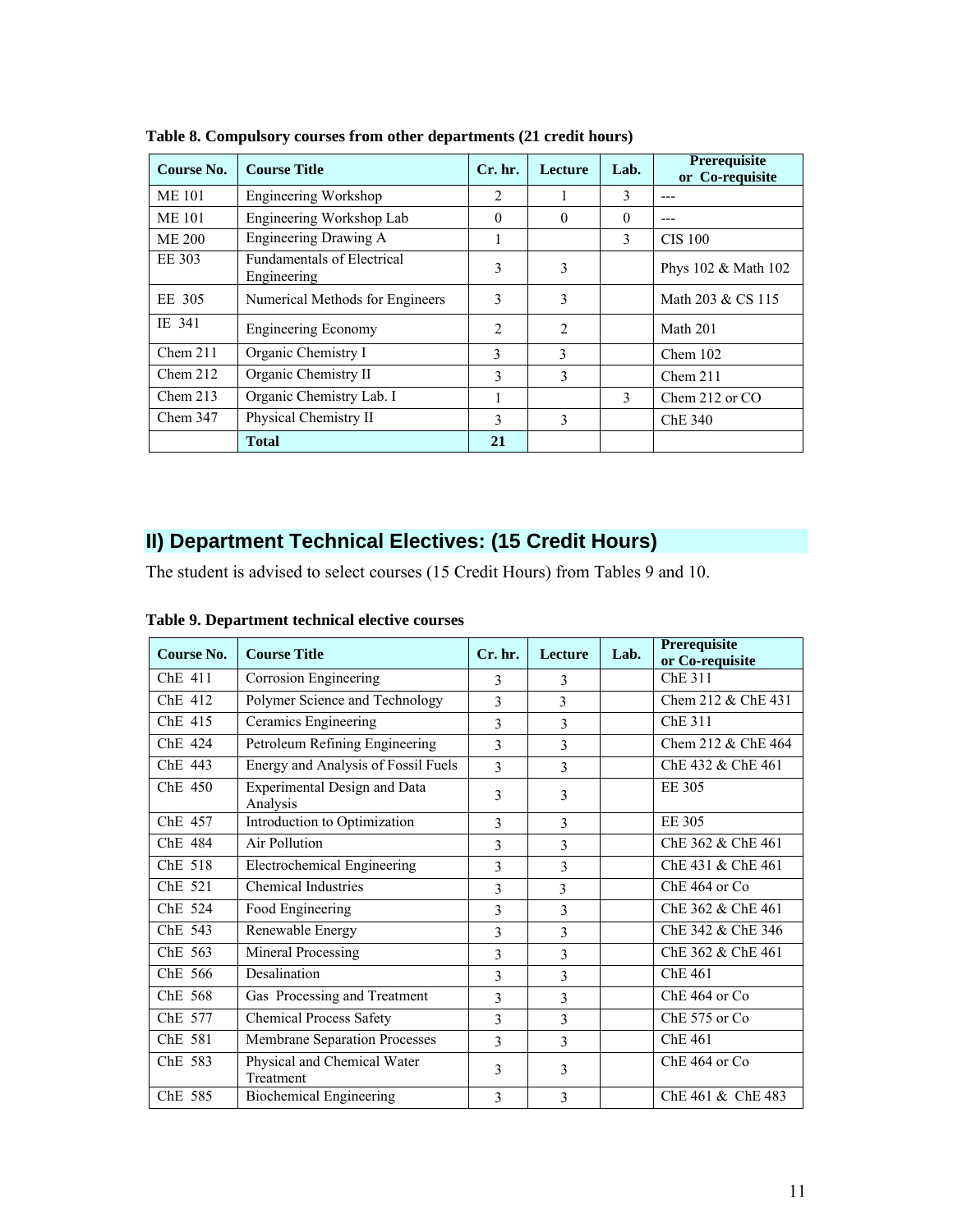| ChE 587   | <b>Biological Water Treatment</b>  |  | ChE 483             |
|-----------|------------------------------------|--|---------------------|
| ChE 588   | Pharmaceutical Process Engineering |  | ChE 362 & ChE 464   |
| ChE 590 A | Special Topics A                   |  | Department approval |
| ChE 590 B | Special Topics B                   |  | Department approval |
| ChE 590 C | Special Topics C                   |  | Department approval |

#### **Table 10. Technical elective courses from other Engineering Departments (Students are allowed to take one course from this list)**

| <b>Course</b><br>No. | <b>Course Title</b>                         | Cr.<br>hr. | Lecture | Lab. | Prerequisite<br>or Co-requisite   |
|----------------------|---------------------------------------------|------------|---------|------|-----------------------------------|
| <b>ME 528</b>        | <b>Thermal Power Plants</b>                 | 3          | 3       |      | ChE 340                           |
| <b>ME 581A</b>       | Heating Ventilation and Air<br>Conditioning | 3          | 3       |      | $5th$ year standing               |
| <b>ME 582A</b>       | Refrigeration                               | 3          | 3       |      | $5th$ year standing               |
| IE 548               | <b>Facilities Planning</b>                  | 3          | 3       |      | $5th$ year standing               |
| IE 556               | <b>Total Quality Management</b>             | 3          | 3       |      | Completion of 100 Cr. Hr.         |
| IE 557               | Introduction to Project Management          | 3          | 3       |      | $5th$ year standing               |
| IE 574               | Reliability and Maintenance<br>Management   | 3          | 3       |      | $\overline{5^{th}}$ year standing |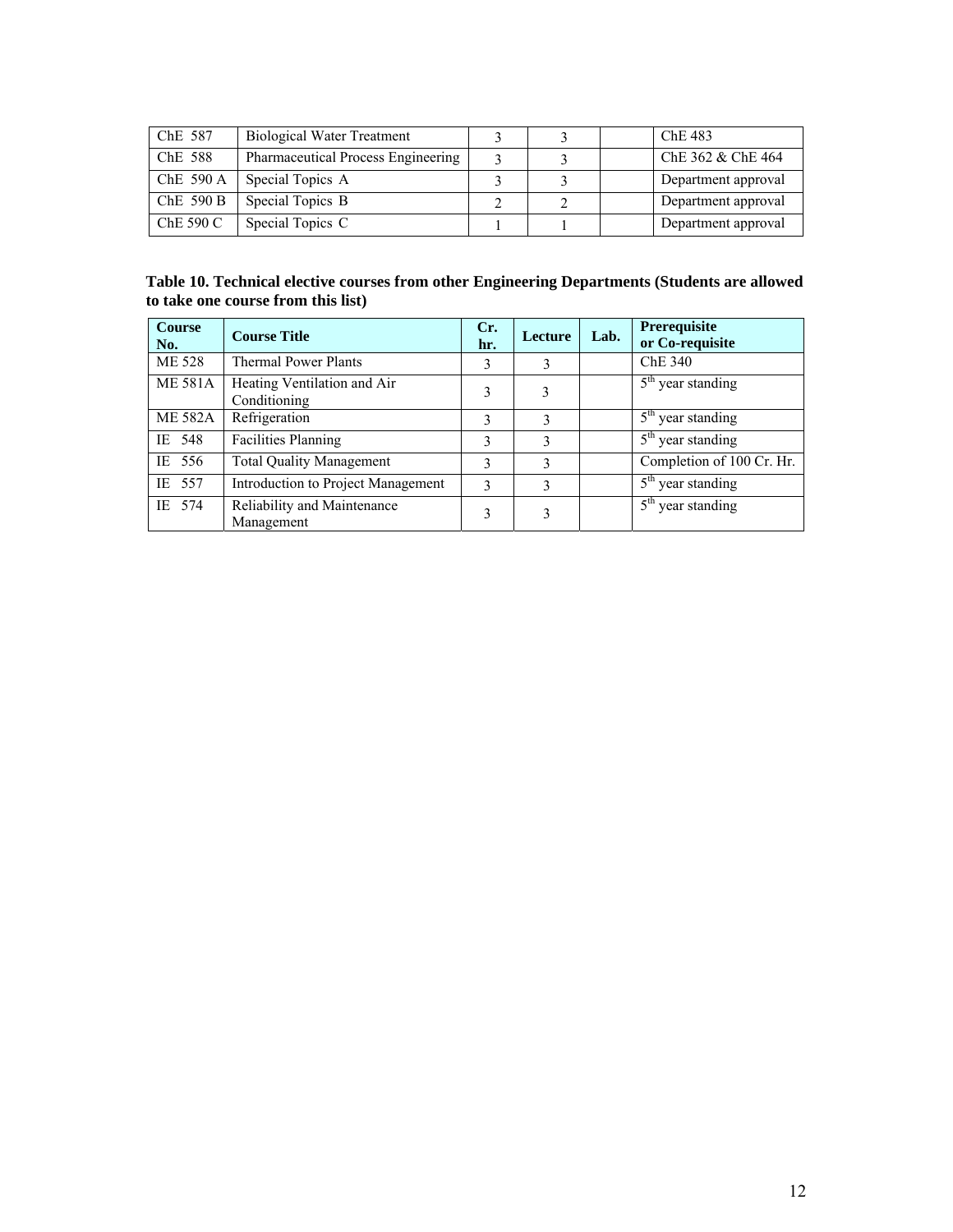# **Study Plan for the B.Sc. Degree in Chemical Engineering**

|                  | <b>First Year</b>     |                 |                                  |                        |                              |                 |                                  |
|------------------|-----------------------|-----------------|----------------------------------|------------------------|------------------------------|-----------------|----------------------------------|
|                  | <b>First Semester</b> |                 |                                  | <b>Second Semester</b> |                              |                 |                                  |
| Course<br>Number | Course Name           | Credit<br>Hours | Pre-Requisite<br>or Co-requisite | Course<br>Number       | Course Name                  | Credit<br>Hours | Pre-Requisite<br>or Co-requisite |
| <b>CIS 100</b>   | Computer Skills       | 3               | Ξ.                               | Chem 102               | General Chemistry II         | 3               | Chem 101                         |
| Eng 111          | English Language      | 3               | Pass Eng 99                      | Chem 107               | General<br>Chemistry<br>Lab. | 1               | Chem $102$ or<br>Co              |
| <b>Phys 101</b>  | General Physics I     | 3               |                                  | Phys 102               | General Physics II           | 3               | Phys $101$                       |
| Chem 101         | General Chemistry I   | 3               | $\qquad \qquad \blacksquare$     | <b>Phys 107</b>        | General Physics Lab          | 1               | Phys 102 or Co                   |
| Math 101         | Calculus I            | 3               | -                                | Math 102               | Calculus II                  | 3               | Math 101                         |
|                  |                       |                 |                                  | CS 115                 | Programming in<br>$C++$      | 3               | <b>CIS 100</b>                   |
|                  |                       |                 |                                  | Eng 112                | Communication<br>Skills II   | 3               | <b>Eng 111</b>                   |
| <b>Total</b>     |                       | 15              |                                  | <b>Total</b>           |                              | 17              |                                  |

|                       | <b>Second Year</b>                           |                 |                                      |                  |                                         |                        |                                            |
|-----------------------|----------------------------------------------|-----------------|--------------------------------------|------------------|-----------------------------------------|------------------------|--------------------------------------------|
| <b>First Semester</b> |                                              |                 |                                      |                  | <b>Second Semester</b>                  |                        |                                            |
| Course<br>Number      | <b>Course Name</b>                           | Credit<br>Hours | Pre-<br>Requisite or<br>Co-requisite | Course<br>Number | <b>Course Name</b>                      | Credit<br><b>Hours</b> | Pre-<br>Requisite or<br>Co-requisite       |
| ChE 201               | Introduction to<br>Chemical Engineering      | 1               | Chem $102$                           | <b>ME 101</b>    | Engineering<br>Workshops                | $\overline{2}$         |                                            |
| Math 201              | <b>Intermediate Analysis</b>                 | 3               | Math 102                             | ME 200           | Engineering Drawing A                   |                        | <b>CIS 100</b>                             |
| Math 203              | Ordinary Differential<br>Equations           | 3               | Math 102                             | <b>ChE 204</b>   | Fundamentals of<br>Chemical Engineering | 3                      | $CS115$ , ChE<br>201 & ME<br>$200$ or $Co$ |
| Chem $211$            | Organic Chemistry I                          | 3               | Chem $102$                           | Chem 212         | Organic Chemistry II                    | 3                      | Chem $211$                                 |
| EE 202                | <b>Communication Skills</b><br>for Engineers | $\overline{2}$  | $2nd$ year<br>standing               | Chem 213         | Organic Chemistry<br>Lab. I             |                        | Chem 212 or<br>Co                          |
| Arb 101               | Arabic Language                              | 3               |                                      | MS 100           | Military Science                        | 3                      |                                            |
| Arb 103               | <b>Applied Arabic</b><br>Language Studies    |                 |                                      | U ---            | University Elective                     | 3                      |                                            |
| <b>Total</b>          |                                              | 16              |                                      | <b>Total</b>     |                                         | 16                     |                                            |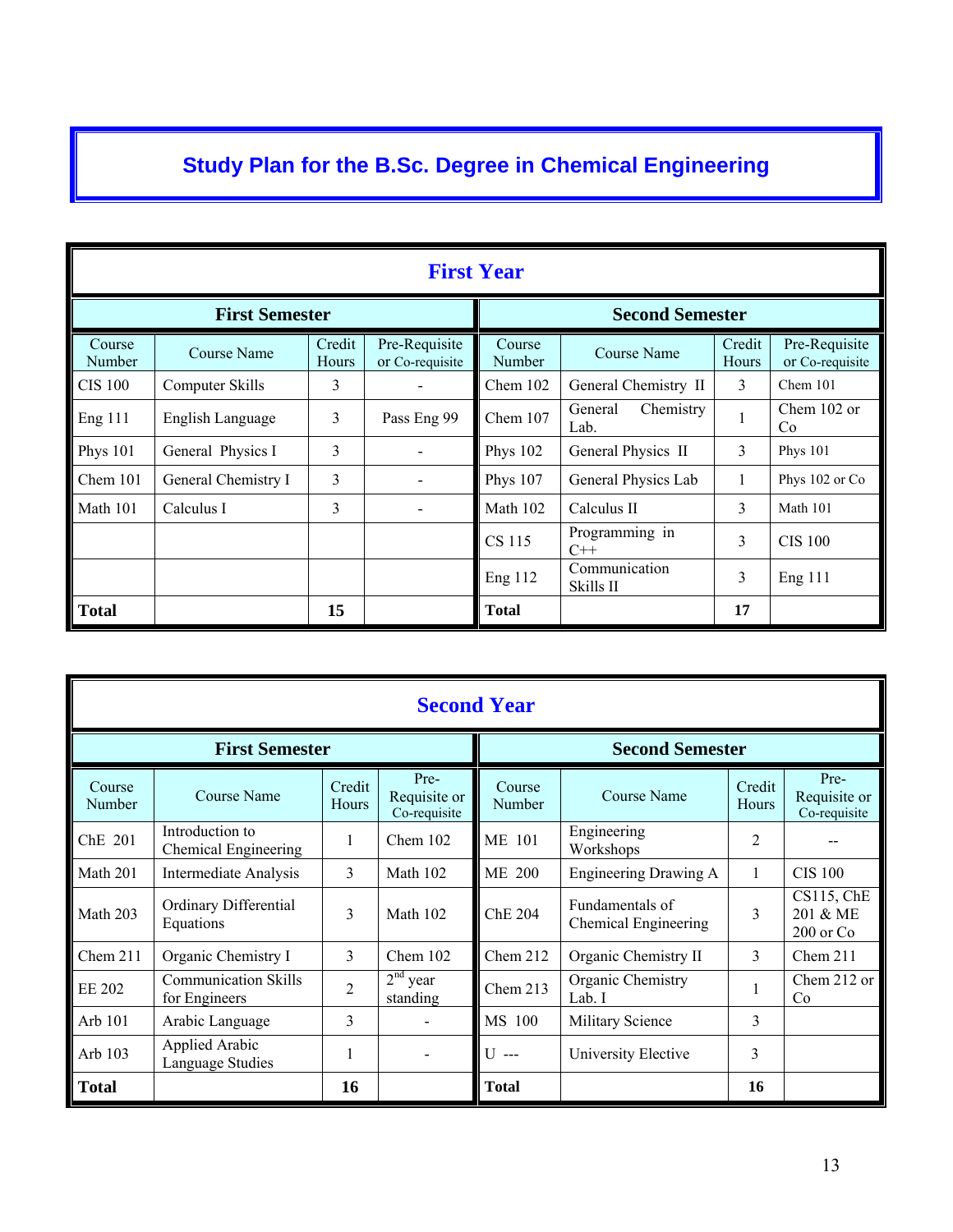|                  | <b>Third Year</b>                                |                 |                                      |                        |                                                  |                 |                                      |
|------------------|--------------------------------------------------|-----------------|--------------------------------------|------------------------|--------------------------------------------------|-----------------|--------------------------------------|
|                  | <b>First Semester</b>                            |                 |                                      | <b>Second Semester</b> |                                                  |                 |                                      |
| Course<br>Number | Course Name                                      | Credit<br>Hours | Pre-<br>Requisite or<br>Co-requisite | Course<br>Number       | Course Name                                      | Credit<br>Hours | Pre-<br>Requisite or<br>Co-requisite |
| EE 305           | Numerical Methods for<br>Engineers               | 3               | Math 203 $&$<br>CS 115               | Chem 347               | Physical Chemistry II                            | 3               | Che 340                              |
| ChE 311          | Materials Science and<br>Engineering             | 3               | Che 204 &<br>Chem 212                | <b>ChE 342</b>         | Chemical Engineering<br>Thermodynamics           | 3               | ChE 340                              |
| ChE 340          | Thermodynamics                                   | 3               | Math 203                             | ChE 344                | Fluid Mechanics Lab.                             |                 | ChE 343                              |
| ChE 343          | Fluid Mechanics for<br><b>Chemical Engineers</b> | 3               | Math 203 $&$<br>ChE 340 or<br>Co     | ChE 346                | <b>Heat Transfer</b>                             | 3               | ChE 343 $&$<br>EE 305 or<br>Co       |
| IE 341           | <b>Engineering Economy</b>                       | $\overline{c}$  | Math 201                             | ChE 362                | Unit Operations                                  | 3               | ChE 343                              |
| U ---            | University Elective                              | 3               |                                      | EE 303                 | Fundamentals of<br><b>Electrical Engineering</b> | 3               | Phys 102 &<br>Math 102               |
| <b>Total</b>     |                                                  | 17              |                                      | <b>Total</b>           |                                                  | 16              |                                      |

|                       | <b>Fourth Year</b>                            |                 |                                  |                        |                                                               |                        |                                      |
|-----------------------|-----------------------------------------------|-----------------|----------------------------------|------------------------|---------------------------------------------------------------|------------------------|--------------------------------------|
| <b>First Semester</b> |                                               |                 |                                  | <b>Second Semester</b> |                                                               |                        |                                      |
| Course<br>Number      | <b>Course Name</b>                            | Credit<br>Hours | Pre-Requisite<br>or Co-requisite | Course<br>Number       | <b>Course Name</b>                                            | Credit<br><b>Hours</b> | Pre-<br>Requisite or<br>Co-requisite |
| <b>ChE 400</b>        | <b>Professional Ethics</b><br>for Engineers   |                 | Completion of<br>90 Cr Hrs       | <b>ChE 432</b>         | <b>Chemical Reaction</b><br>Engineering II                    | 3                      | Che 431                              |
| ChE 431               | <b>Chemical Reaction</b><br>Engineering I     | 3               | ChE 342 &<br>Chem 347            | <b>ChE 442</b>         | Heat & Mass Transfer<br>Lab.                                  |                        | $Che 461$ or<br>Co                   |
| ChE 441               | Chemical<br>Measurements &<br>Testing Lab.    |                 | ChE $342 \&$<br>ChE 346          | <b>ChE 452</b>         | Applied Mathematics &<br>Modeling For Chemical<br>Engineering | 3                      | EE 305 &<br>$Che 432$ or<br>Co       |
| ChE 461               | Mass Transfer                                 | 3               | ChE 342 &<br>ChE 346             | <b>ChE 464</b>         | <b>Separation Processes</b>                                   | 3                      | ChE 461                              |
| ChE 483               | Introduction to<br>Biochemical<br>Engineering | 3               | ChE 431 or Co                    | <b>ChE 472</b>         | <b>Equipment Design</b>                                       | 3                      | ChE 311 &<br>ChE 464 or<br>Co        |
|                       | <b>Technical Elective</b>                     | 3               |                                  |                        | <b>Technical Elective</b>                                     | 3                      |                                      |
|                       |                                               |                 |                                  |                        |                                                               |                        |                                      |
| <b>Total</b>          |                                               | 14              |                                  | <b>Total</b>           |                                                               | 16                     |                                      |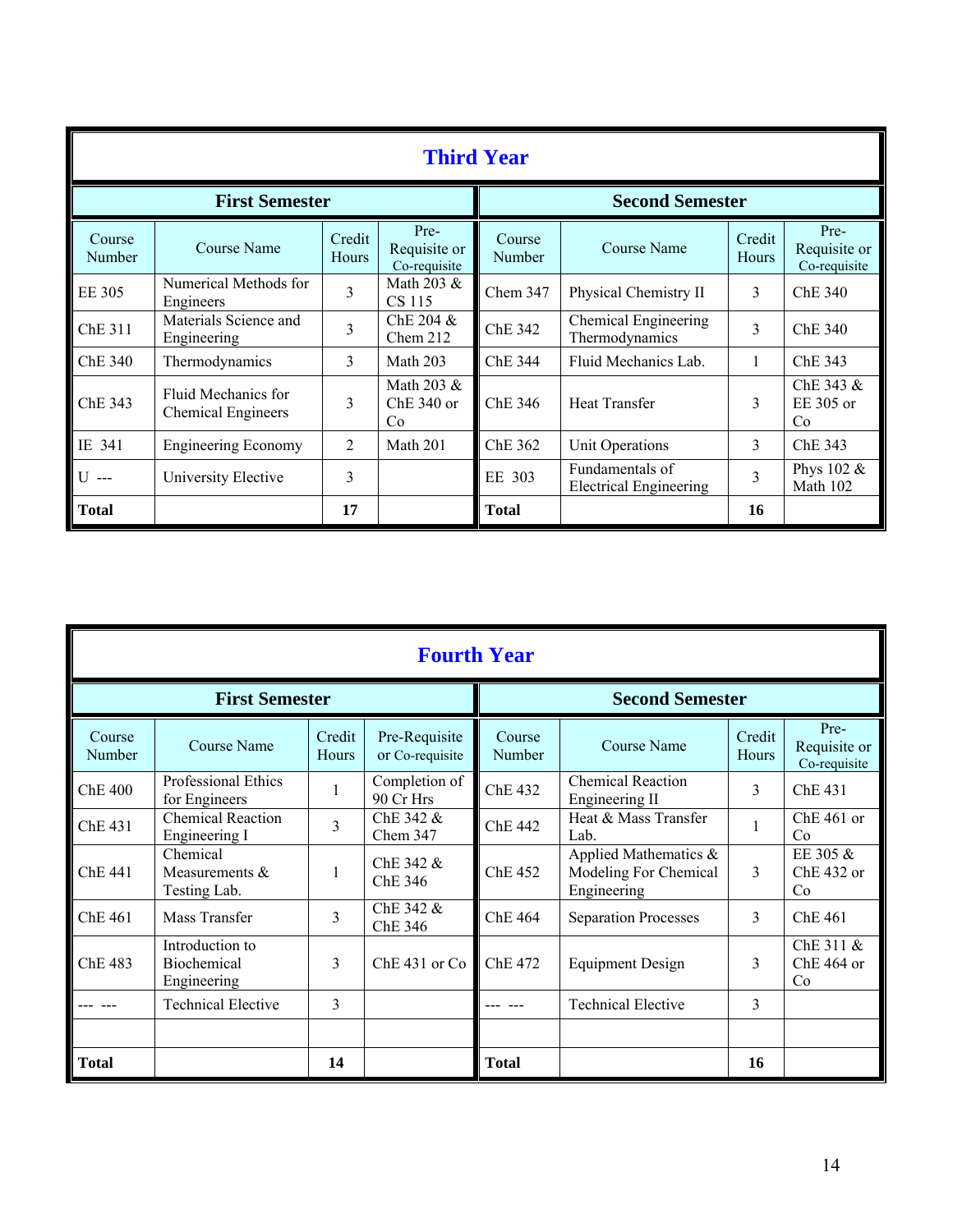| <b>Summer Session</b> |                             |                 |                                          |  |  |  |
|-----------------------|-----------------------------|-----------------|------------------------------------------|--|--|--|
| Course<br>Number      | Course Name                 | Credit<br>Hours | Pre-Requisite                            |  |  |  |
| <b>ChE 490</b>        | <b>Engineering Training</b> |                 | Completion of 117 credit hours + ChE 400 |  |  |  |
| <b>Total</b>          |                             |                 |                                          |  |  |  |

| <b>Fifth Year</b>     |                                                                  |                 |                                                       |                        |                              |                 |                                  |
|-----------------------|------------------------------------------------------------------|-----------------|-------------------------------------------------------|------------------------|------------------------------|-----------------|----------------------------------|
| <b>First Semester</b> |                                                                  |                 |                                                       | <b>Second Semester</b> |                              |                 |                                  |
| Course<br>Number      | <b>Course Name</b>                                               | Credit<br>Hours | Pre-<br>Requisite or<br>Co-requisite                  | Course<br>Number       | <b>Course Name</b>           | Credit<br>Hours | Pre-Requisite<br>or Co-requisite |
| ChE 535               | <b>Chemical Processing</b><br>Lab.                               | $\mathbf{1}$    | ChE 432                                               | ChE 552                | Process Control Lab.         | $\mathbf{1}$    | ChE 551                          |
| ChE 551               | Process Dynamics &<br>Control                                    | 3               | ChE 452                                               | <b>ChE 592</b>         | <b>Graduation Project II</b> | 3               | ChE 591                          |
| ChE 555               | <b>Computer Applications</b><br>Lab. for Chemical<br>Engineering | 1               | ChE 472 or<br>Co                                      |                        | <b>Technical Elective</b>    | 3               |                                  |
| ChE 557               | <b>Instrumental Analysis</b>                                     | 3               | $Che 464$ or<br>Co                                    |                        | <b>Technical Elective</b>    | 3               |                                  |
| ChE 565               | Unit Operation Lab.                                              | $\mathbf{1}$    | ChE 362 &<br><b>ChE 464</b>                           | $U = -$                | University Elective          | 3               |                                  |
| ChE 575               | Plant Design                                                     | 3               | IE 341 &<br>ChE 472 or<br>Co                          |                        |                              |                 |                                  |
| ChE 591               | <b>Graduation Project I</b>                                      | 1               | ChE 575 or<br>Co &<br>Completion<br>of 114 Cr.<br>Hr. |                        |                              |                 |                                  |
|                       | <b>Technical Elective</b>                                        | 3               |                                                       |                        |                              |                 |                                  |
| <b>Total</b>          |                                                                  | 16              |                                                       | <b>Total</b>           |                              | 13              |                                  |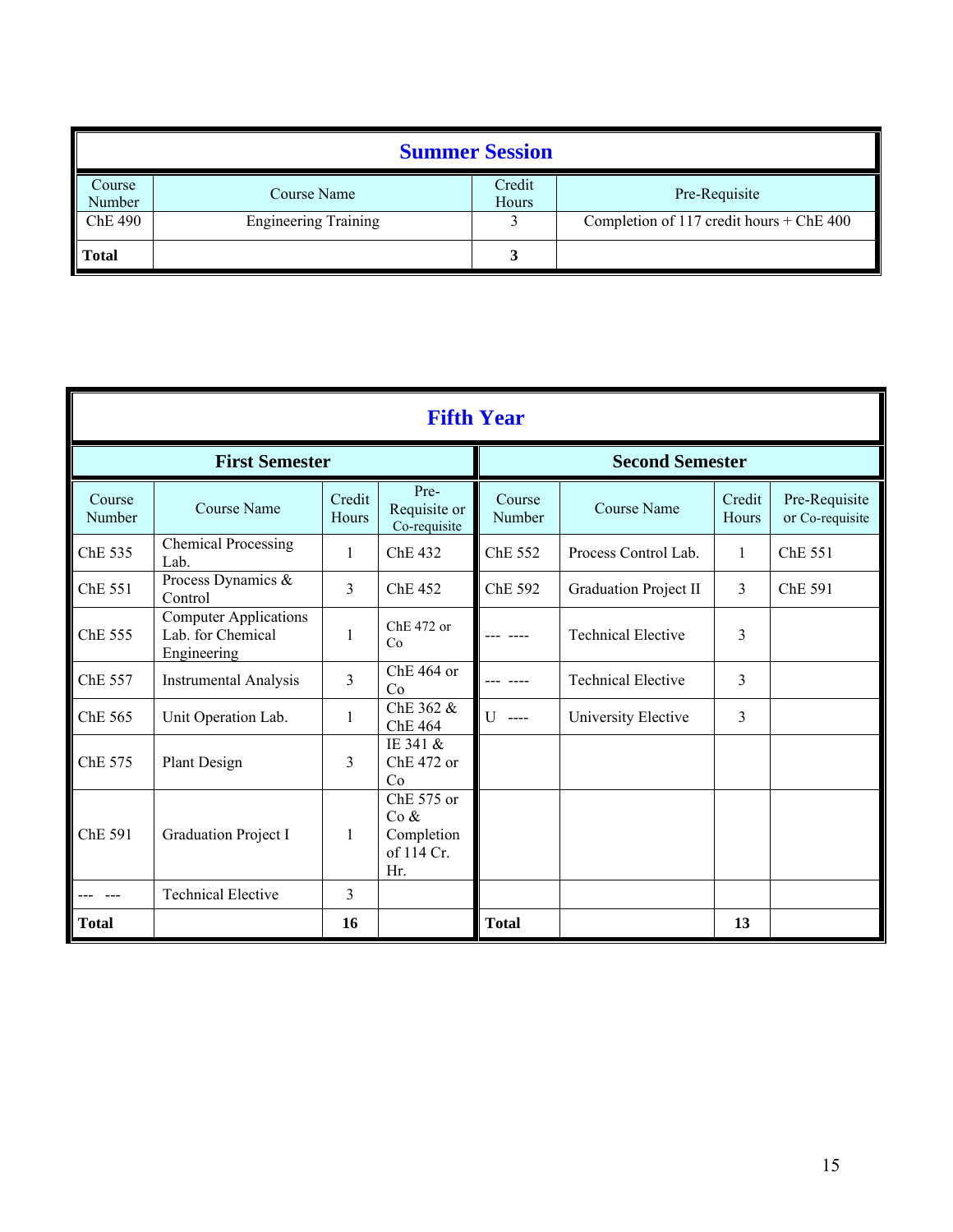16

# **Distribution of credit hours over academic year and semester standing**

#### **First** 15 17 17 32 **Second** 16 16 16 32 **Third** 17 16 16 33 **Forth** 14 16 16 3 33 **Fifth** 16 13 13 29

**Year standing First semester Second semester Summer** 

#### **Course Description**

#### **ChE 201: Introduction to Chemical Engineering (1 Cr. Hr.)**

Careers in Chemical Engineering, units and dimensions, numerical calculations and estimation, process data; representation and analysis, processes and process variables.

#### **Pre: Chem 102**

#### **ChE 204: Fundamentals of Chemical Engineering (3 Cr. Hr.)**

Material Balances: fundamentals of material balances, single and multi phase systems. Energy balances for processes; steady and transient, reactive and nonreactive.

#### **Pre: ChE 201, CS 115, ME 200 or Co**

**semester Total** 

#### **ChE 311 Materials Science and Engineering (3 Cr. Hr.)**

Atomic structure and bonding. Crystal structures. Solidification, crystalline imperfections and diffusion in solids. Mechanical properties of metals. Thermal processing of metals. Phase diagrams and engineering alloys. Polymeric ceramic and composite materials. Corrosion and degradation of materials.

#### **Pre: Chem 212 and ChE 204**

#### **ChE 340: Thermodynamics (3 Cr. Hr.)**

Forms of energy. Open and closed systems. Work and heat. PVT properties of pure fluids and steam tables**.** First law of thermodynamics. Second law of thermodynamics. entropy concept and third law of thermodynamics (open and closed systems). Analysis of power cycles (power plants and refrigeration)

#### **Pre: Math 203**

#### **ChE 342: Chemical Engineering Thermodynamics (3 Cr. Hr.)**

Heat Effects. Phase Rule. Thermodynamic Properties of Gas Mixtures & Liquid Solutions. Vapor-Liquid Equilibria. Liquid-Liquid Equilibria. Chemical Reaction Equilibria.

**Pre: ChE 340**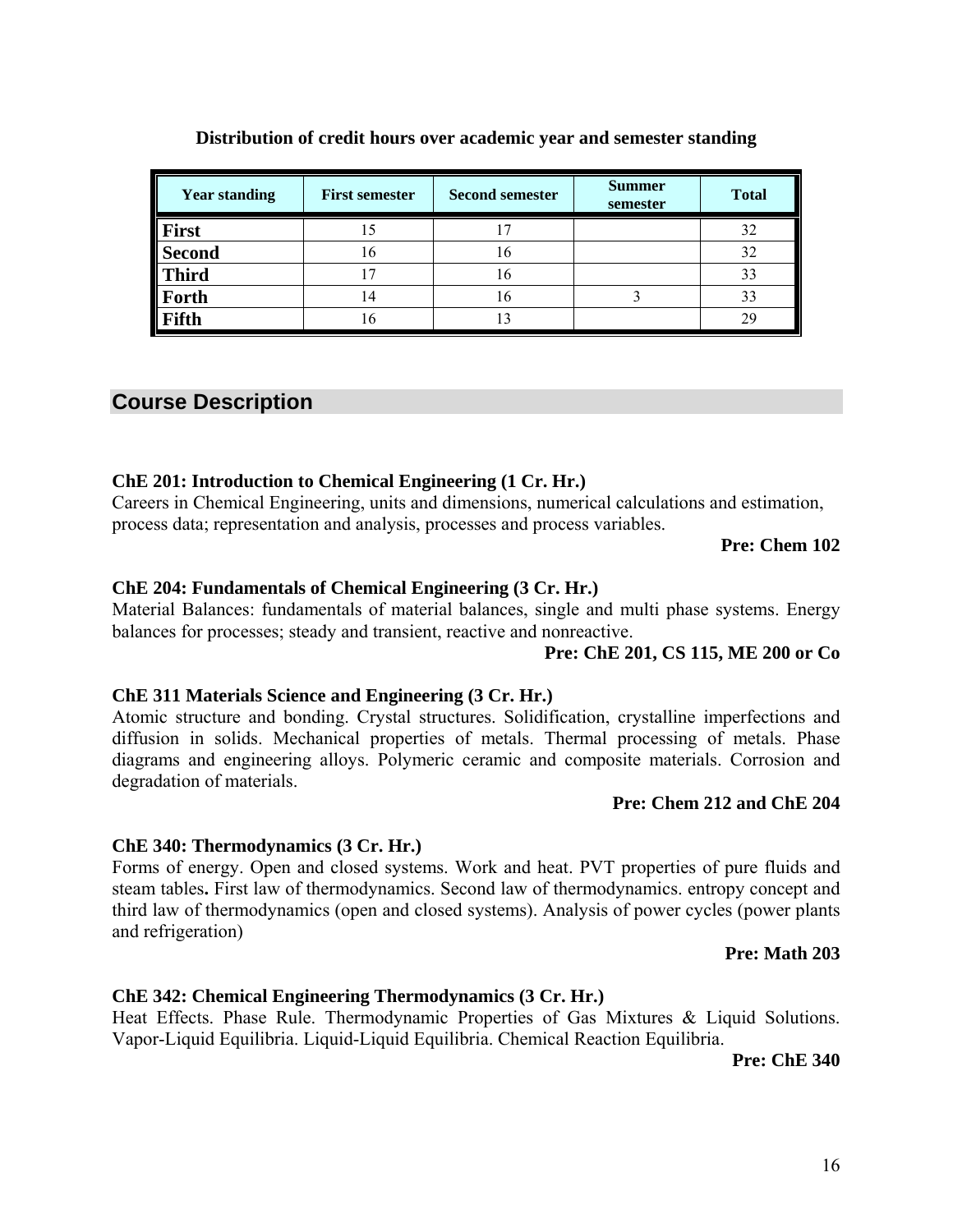#### **ChE 343 Fluid Mechanics for Chemical Engineers (3 Cr. Hr.)**

Fluid Static. Continuity Equation. Energy Equation (Bernoulli's Equation). Flow measuring Devices. Fluid Friction of Flowing Systems. Momentum Balance. Dimensional Analysis. Pumps Types and their Performance Curves.

#### **Pre: Math 203 & ChE 340 or Co**

#### **ChE 344 Fluid Mechanics Laboratory (1 Cr. Hr., 3 Hrs. Lab.)**

The following experiments are expected to be performed: Density, viscosity and surface tension measurements, pressure and flow measurements, friction and Reynolds tests, impact of a water jet, center of pressure, pumps' testing.

# **Pre: ChE 343**

# **ChE 346 Heat Transfer (3 Cr. Hr.)**

Nature and Modes of Heat Transfer. Steady-State Heat Conduction. Unsteady-State Heat Conduction (Lumped Analysis). Principles of Convection. Empirical Relations for Natural and Forced Convection. Introduction to Boiling & Condensation. Heat Exchangers.

#### **Pre: ChE 343 & EE-305 or Co**

#### **ChE 362 Unit Operation (3 Cr. Hr.)**

Characterization of solid particles. Storage of solids. Drag and drag coefficients. Flow through beds of solids. Mechanics of particle motion. Settling. Fluidization. Size reduction. Screening. Filtration. Gravity sedmentation processes. Separation by centrifuges. Separation by cyclones. Evaporation.

#### **Pre: ChE 343**

#### **ChE: 400 Professional Ethics for Engineers (1 Cr. Hr)**

Awareness on the role of engineers and engineering profession and the ethical issues in the practice of engineering: codes of ethics, safety and liability, professional responsibility to clients and employers, corporate responsibility, legal obligations, conflicts of interest, risk assessment, sustainable development, social and environmental issues, contemporary issues, multidisciplinary teams, and life long learning.

#### **Pre: Completion of 90 Cr. Hr.**

#### **ChE 411 Corrosion Engineering (3 Cr. Hr.)**

Electrochemical and metallurgical aspects of corrosion. Forms of corrosion. Modern theory of corrosion and its application. Iron and steel corrosion. Corrosion prevention. Case studies.

 **Pre: ChE 311** 

#### **ChE 412 Polymer Science and Technology (3 Cr. Hr.)**

Chemistry and Physics of polymers. Fundamentals of polymer synthesis; addition and condensation polymers. Mechanisms and kinetics of polymerization reactions. Polymerization techniques; suspension and emulsion. Properties of polymeric materials and polymers reinforced by fibers. Polymers manufacturing techniques. Polymer rheology. Methods of polymer fabrication; casting, blow molding, injection molding, extrusion. Polymeric solutions. Degradation.

#### **Pre: Chem 212 and ChE 431**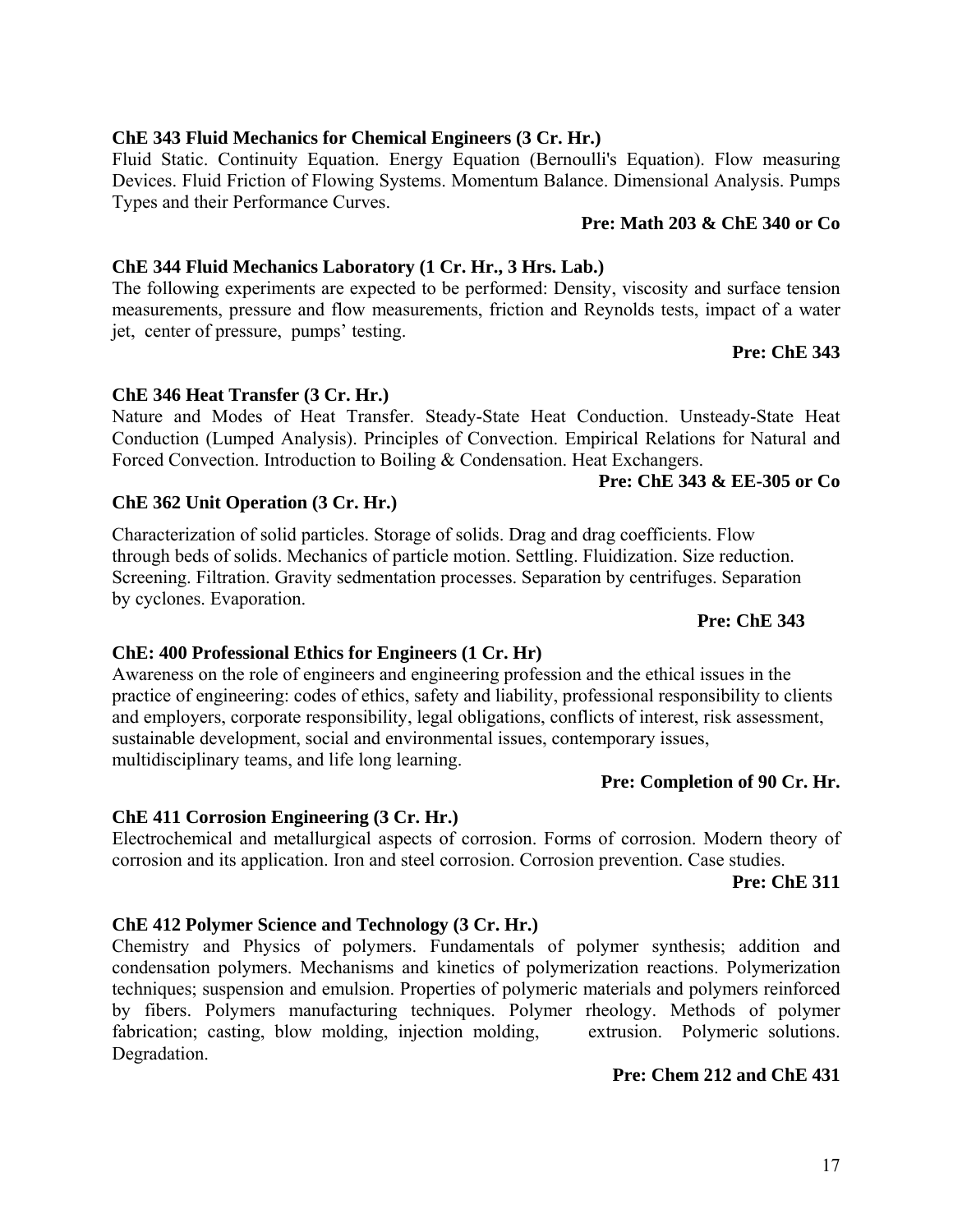#### **ChE 415 Ceramics Engineering (3 Cr. Hr.)**

Crystalline structure. Phase diagrams. Ceramic materials and properties. Cement, glass, porcelain, bricks and pottery. Ceramic processing: extrusion, pressing, glazing, and finishing processes.

# **Pre: ChE 311**

#### **ChE 424 Petroleum Refining Engineering (3 Cr. Hr.)**

Origin and composition of petroleum. Crude oil analysis and evaluation. Petroleum products and their uses. Refinery structure. Refinery operations and processes: Atmospheric & Vacuum Distillation, Fluid Catalytic Cracking, Platforming, Hydro-desulfurization and Hydrotreating, Chemical treatment, Asphalt production, Lube oils production. Refinery Utilities. Waste Treatment. Standards and Specifications.

#### **Pre: Chem 212 and ChE 464**

#### **ChE 431 Chemical Reaction Engineering I (3 Cr. Hr.)**

Mole balances. Kinetics of homogeneous reactions. Analysis of reaction rate data. Design of isothermal reactors (batch, CSTR, and plug flow). Single and multiple ideal reactors. Multiple reactions.

#### **Pre: Chem 347 and ChE 342**

#### **ChE 432 Chemical Reaction Engineering II (3 Cr. Hr.)**

Energy balance for ideal reactors. Non-isothermal reactor design. Multiple steady state and stability of CSTR's. Non-ideal reactors and residence time distribution (RTD). Design of heterogeneous reacting systems. Introduction to fluid-fluid reactions.

#### **Pre: ChE 431**

#### **ChE 441 Chemical Measurements and Testing Lab. (1 Cr. Hr., 3 Hr. Lab.)**

The following experiments and universal tests in chemical engineering are expected to be performed: Temperature measurement, corrosion testing, petroleum fractions testing, vapor pressure measurement, instrumental analysis techniques: gas chromatography (GC), differential thermal Analysis (DTA), atomic absorption spectrophotometery (AAS), high performance liquid chromatography (HPLC) and fluorescence spectrophotometery

#### **Pre: ChE 342 & ChE 346**

#### **ChE 442 Heat & Mass Transfer Lab. (1 Cr. Hr., 3 Hr. Lab.)**

The following experiments are expected to be performed: Heat conduction in solids, free and forced convection, thermal conductivity of liquids and gases, coil, plate, and shell-and-tube heat exchangers, saturation pressure and throttling, vapor-liquid equilibria, mass transfer and diffusion coefficients of liquids and gases, wetted-wall gas absorption.

#### **Pre: ChE 461 or Co**

#### **ChE 443 Energy and Anaylsis of Fossil Fuels (3 Cr. Hr.)**

Importance of energy in our life. Impact of energy generation and use on the environment. Fossil fuels and their analysis. Principles of combustion, gasification, and pyrolsysis. Steam and gas generation. Power cycles.

#### **Pre: ChE 432 and ChE 461**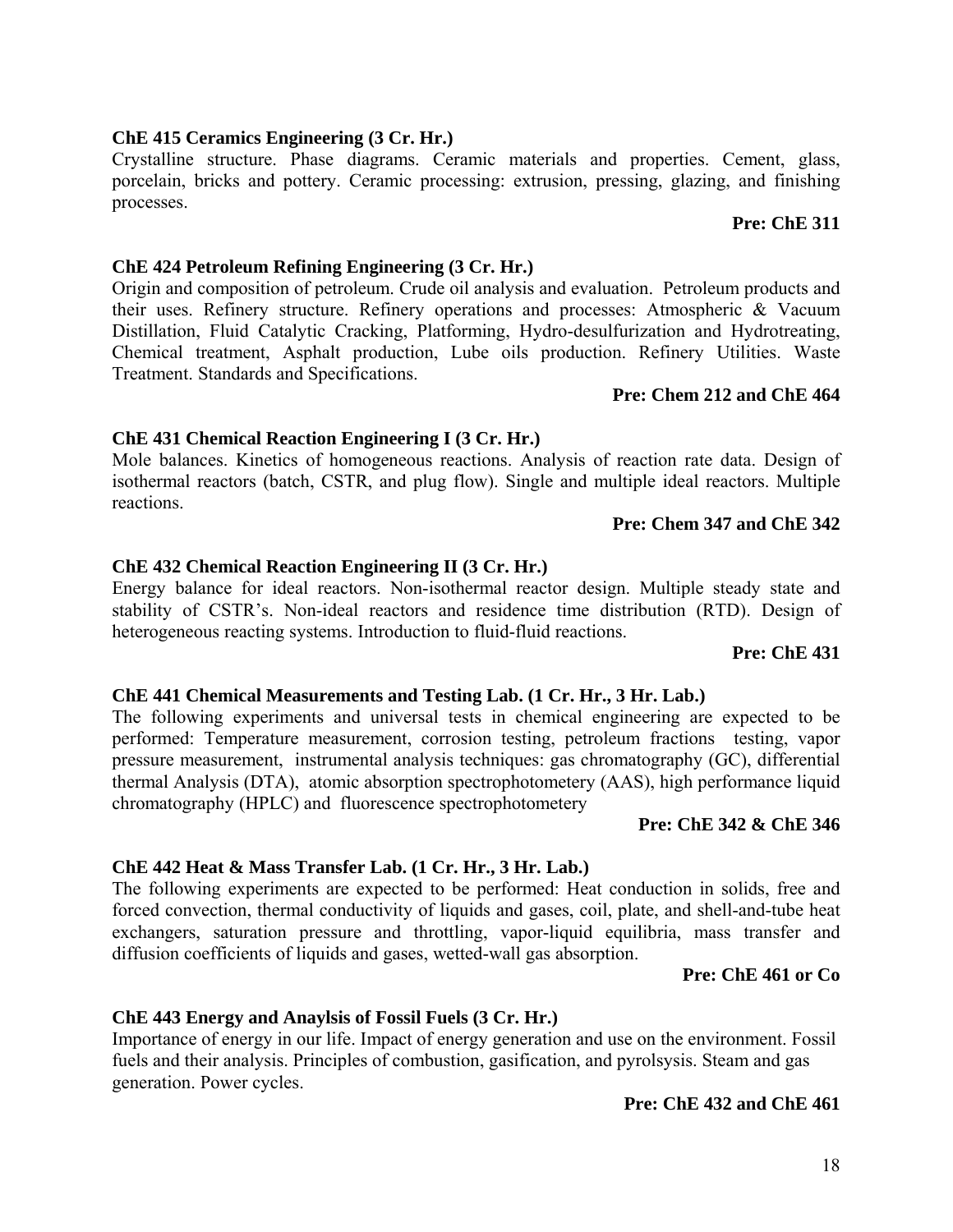#### **ChE 450 Experimental Design and Data Analysis (3 Cr. Hr.)**

Review of Statistical distributions. Simple comparative experiments. Experiments with a single factor. Analysis of variance; randomized blocks, Latin squares, and related designs. Incomplete block designs, Factorial designs, Confounding in factorial designs, Two-level fraction factorial designs, Multi-factor experiment and nested designs.

# **ChE 452 Applied Mathematics and Modeling for Chemical Engineers (3 Cr. Hr.)**

Mathematical modeling of chemical engineering processes. Solution of mathematical models involving ordinary, differential and algebraic equations. Solution of partial differential equations (PDE's), Fourier half-range cosine and sine expansions. Bessel's function. Generalized Bessel's equation, Sturm-Liouville theorem. Laplace transforms.

#### **Pre: EE 305 & ChE 432 or Co**

#### **ChE 457 Introduction to Optimization (3 Cr. Hr.)**

Survey of continuous optimization problems. Unconstrained optimization problems. Introduction to constrained optimization. Solution of constrained optimization problems. Software packages in optimization.

#### **ChE 461 Mass Transfer (3 Cr. Hr.)**

Molecular diffusion. Mass transfer coefficients. Mass transfer across interface. Analogy between momentum, heat and mass transfer. Continuous and stage-wise processes. Equipment for gasliquid mass transfer operations. Absorption.

#### **Pre: ChE 342 and ChE 346**

#### **ChE 464 Separation Processes (3 Cr. Hr.)**

Binary and multi-component distillation, humidification and dehumidification, drying, extraction, and leaching.

#### **Pre: ChE 461**

#### **ChE 472 Equipment Design (3 Cr. Hr.)**

Selection of materials of construction. Design of pipes and pumping systems, compressors, tanks, pressure vessels, storage equipment, heat exchangers, and plate and packed towers.

#### **Pre: ChE 311, ChE 464 or Co**

#### **ChE 483 Introduction to Biochemical Engineering**

This course provides integration of the principles of chemical engineering, biochemistry, and microbiology with applications to the biochemical processes. Quantitative, problem-solving methods are emphasized. Topics include: cellular biology, polymeric cell compounds, enzyme and microbial kinetics, application of industrial enzymes, and cell growth cycle.

#### **Pre: ChE 431 or Co**

#### **ChE 484 Air Pollution (3 Cr. Hr.)**

Introduction to air pollution. Clean air act, quality and emission standards. Criteria pollutants. Air pollution and meteorology. Atmospheric dispersion. Emission control. Effect of pollutants on the global atmosphere. **Pre: ChE 362 and ChE 461** 

 **Pre: EE 305**

 **Pre: EE 305**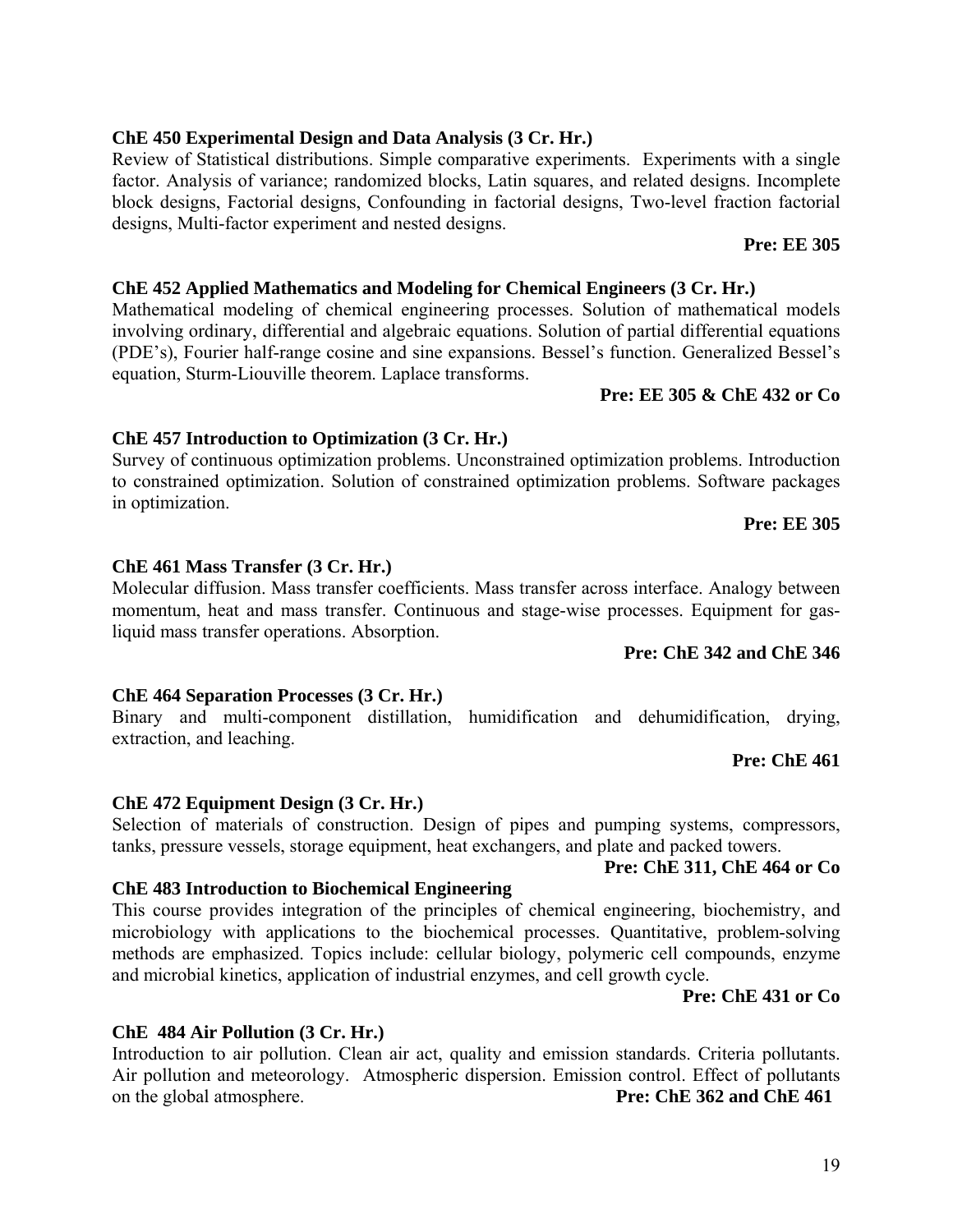#### **ChE 490 Engineering Training (3 Cr. Hr.)**

Practical training for 8 weeks after the completion of 117 credit hours (See Engineering Training Regulations of the College of Engineering).

#### **Pre: Completion of 117 Cr. Hr. and ChE 400**

#### **ChE 518 Electrochemical Engineering (3 Cr. Hr.)**

Basics of electrochemistry. Mass transfer in electrochemical systems. Electrochemical applications: batteries, fuel cells, electroplating, electrolytic industries. Metal recovery from electrochemical process wastes.

#### **Pre: ChE 431 & ChE 461**

#### **ChE 521 Chemical Industries (3 Cr. Hr.)**

Fundamentals of chemical industries. Study of selected industries such as water treatment; industrial gases; ceramic, cement and glass industries; fertilizers industries; sulfuric acid; phosphoric acid; etc. case studies on industries related to consumer products.

#### **Pre: ChE 464 or Co**

#### **ChE 524 Food Engineering (3 Cr. Hr.)**

Rheological properties of food. Phase transitions and transformations in food systems. Food freezing. Food dehydration. Transport phenomena in food systems. Food packaging.

#### **Pre: ChE 362 and ChE 461**

#### **ChE 535 Chemical Processing Lab. (1 Cr. Hr., 3 Hr. Lab.)**

The following experiments are expected to be performed: Batch reactor, tubular reactor, CSTR, dynamics of stirred tanks in series, residence time distribution, water treatment, flocculation, oil extraction, and phosphoric acid production.

#### **Pre: ChE 432**

#### **ChE 543 Renewable Energy (3 Cr. Hr.)**

Wind, solar, hydraulic, geothermal, tidal power, solid wastes, biofuels, …etc. Nuclear energy. Fuel cells, hybrid systems.

#### **Pre: ChE 342 and ChE 346**

#### **ChE 551 Process Dynamics and Control (3 Cr. Hr.)**

Process dynamics in time and Laplace domains. Input/output relationships. Basic components of control systems. Design of single-loop feedback control systems: stability, tuning, and synthesis techniques. Applications to chemical engineering processes.

#### **Pre: ChE 452**

#### **ChE 552 Process Control Lab. (1 Cr. Hr., 3 Hr. Lab.)**

The following experiments are expected to be performed: Temperature control, level control, pressure control, flow control, and process module.

**Pre: ChE 551** 

#### **ChE 555 Computer Applications Lab. for Chemical Engineers (1 Cr. Hr., 3 Hr. Lab.)**

Usage of commercial process simulation packages; Aspen, Chemcad, Hysys, or others,

**Pre: ChE 472 or Co**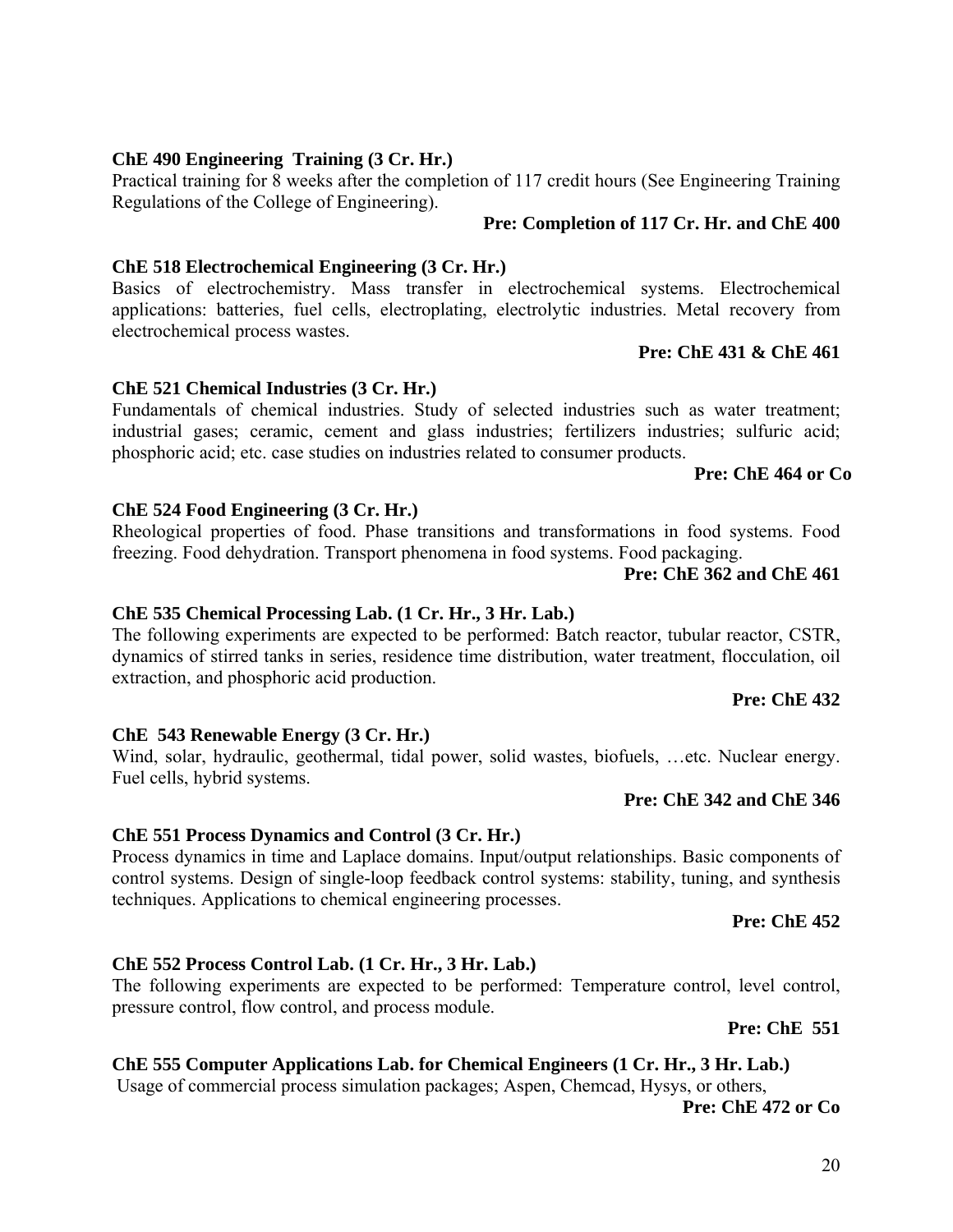#### **ChE 557 Instrumental Analysis (3 CR. Hr.)**

Analytical measurements and measurement systems, separation methods of analysis, spectroscopic methods of analysis, thermal methods of analysis, electrochemical methods of analysis, Mass and NMR spectroscopy, Automated methods of analysis.

#### **ChE 563 Mineral Processing (3 Cr. Hr.)**

Classification of ores and metals. Ore preparation. Extraction of metals from ores. Pyrometallurgy and hydrometallurgy. Thermodynamics and kinetics of extractive processes. Metallurgical furnaces. Metal refining.

# **ChE 565 Unit Operations Lab. (1 Cr. Hr., 3 Hr. Lab.)**

The following experiments are expected to be performed: packed and tray distillation, packedcolumn gas absorption, liquid-liquid extraction, humidification/dehumidification in cooling towers, spray drying, tray drying, evaporation, filtration, fluidization, screen analysis and size reduction.

#### **Pre: ChE 362 & ChE 464**

#### **ChE 566 Desalination (3 Cr. Hr.)**

Physical and chemical properties of sea water, scale formation and control. Distillation processes. Membrane processes. Energy consumption in the different desalting systems.

#### **ChE 568 Gas Processing and Treatment (3 Cr. Hr.)**

Natural and refinery gases. Liquefied petroleum gases. Water-hydrocarbon system, hydrate formation and inhibition. Dehydration and sweetening, sulfur dioxide removal. Conversion of gas impurities. Removal of nitrogen compounds from gas streams. Equipment sizing, selection and design.

#### **Pre: ChE 464 or Co**

 **Pre: ChE 461**

#### **ChE 575 Plant Design (3 Cr. Hr.)**

Process design development. General plant design considerations: health and safety, environmental factors, plant location and plant layout. Computer aided design. Economic principles including cost estimation. Design optimization. Report writing. Case studies.

#### **Pre: IE 341, ChE 472 or Co**

#### **ChE 577 Chemical Process Safety (3 Cr. Hr.)**

Importance of safety in industry. Accident analysis. Hazards of fires, explosions, dust, noise, radiation, electrical current and preventive methods. Hazards of toxic, corrosive, and carcinogenic chemicals and threshold limit values. Risk analysis exceeding the operating conditions. Required safety tools. Case Studies.

#### **Pre: ChE 575 or Co**

#### **ChE 581 Membrane Separation Processes (3 CR. Hr.)**

Membranes and module preparation: symmetrical, asymmetrical, ceramic and metal, and liquid membranes. Microfiltration, ultrafiltration, reverse osmosis, gas separation, pervaporation, electrodialysis, facilated transport, membrane distillation.

**Pre: ChE 461** 

# **Pre: ChE 362 and ChE 461**

**Pre: ChE 464 or Co**